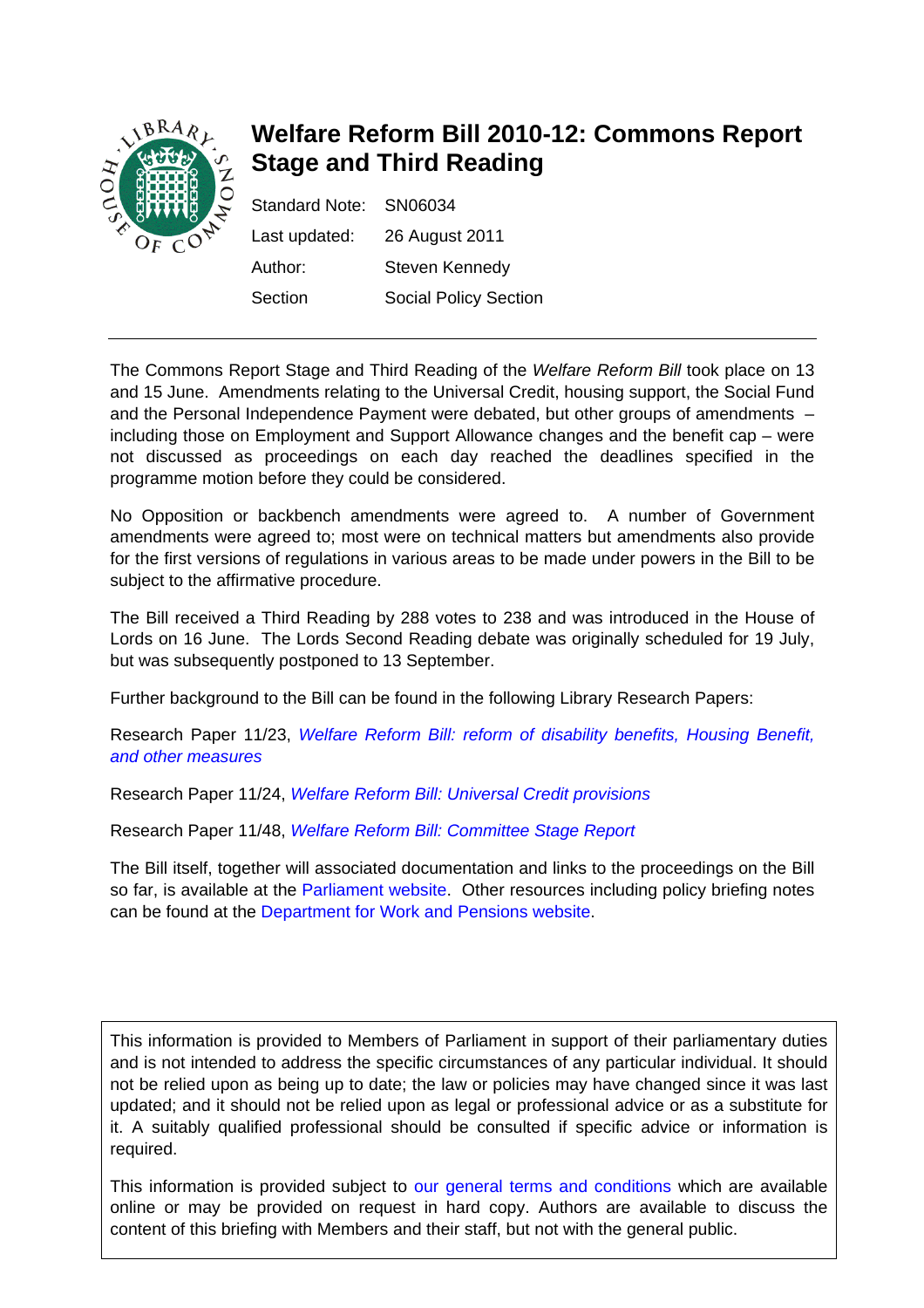## **Contents**

| 1              | <b>Programme motion</b>              |                                                 | 3              |
|----------------|--------------------------------------|-------------------------------------------------|----------------|
| $\mathbf{2}$   |                                      | Government amendments: deductions from earnings | 3              |
| 3              | <b>Universal Credit</b>              |                                                 | 4              |
|                | 3.1                                  | Government amendments                           | $\overline{4}$ |
|                | 3.2                                  | Opposition amendments                           | 5              |
|                |                                      | Childcare costs                                 | 6              |
|                |                                      | Passported benefits                             | $\overline{7}$ |
|                |                                      | Treatment of savings                            | $\overline{7}$ |
|                |                                      | The self-employed                               | 8              |
|                |                                      | Payment of housing costs                        | 9              |
|                |                                      | Other issues                                    | 9              |
| 4              | <b>Housing support</b>               |                                                 | 9              |
| 5              | <b>Social Fund</b>                   |                                                 | 11             |
| 6              | <b>Personal Independence Payment</b> |                                                 | 13             |
|                | 6.1                                  | Mobility component for people in care homes     | 14             |
|                | 6.2                                  | Qualifying periods                              | 16             |
|                | 6.3                                  | Exemption from assessments                      | 17             |
|                | 6.4                                  | Other developments                              | 18             |
|                |                                      | Work and Pensions Committee inquiry             | 18             |
|                |                                      | Disability Alliance legal challenge             | 18             |
| $\overline{7}$ |                                      | <b>Third Reading</b>                            | 19             |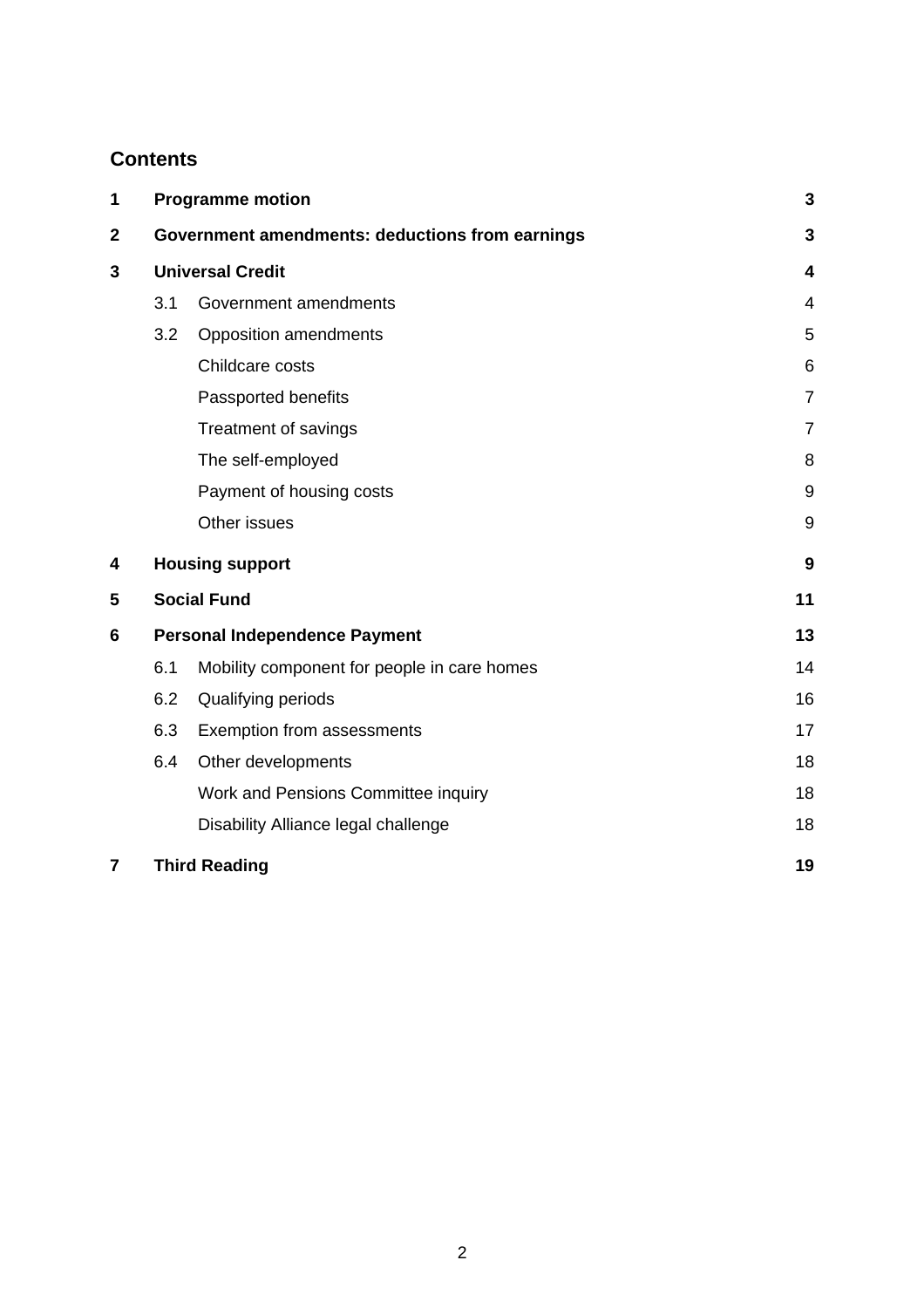## <span id="page-2-0"></span>**1 Programme motion**

Two days were set aside for Report Stage: 13 and 15 June. A [programme motion](http://www.publications.parliament.uk/pa/cm201011/cmhansrd/cm110613/debtext/110613-0001.htm#1106138000002) was agreed at the beginning of the first day which required proceedings on Report to be concluded at 10.00 pm on 13 June and at 6.00 pm on 15 June, with proceedings on Third Reading to conclude at 7.00 pm on 15 June. In the event, the Third Reading debate did not begin until 6.30 pm on the second day.

<span id="page-2-1"></span>Speaking on the programme motion at the beginning of the proceedings, the Minister for Employment, Chris Grayling, said that he hoped that the two days would allow sufficient time to debate all the key areas in the Bill. For the Opposition, Stephen Timms replied:

I take issue somewhat with the Minister. I do not agree that there has been adequate time in Committee to consider the Bill, not least because on more than one occasion Ministers left early, before we had completed our first afternoon discussion. Consequently, a number of key issues, particularly new clauses, were left undebated when the Committee ended, and as a result, some of those are on the Order Paper today.

With that backlog, as well as other key points in the Bill, I am very concerned that the two days now available are likely to be insufficient for the debate that is needed. Given that inadequate time, however, the knife proposed in the Government's programme motion is in a perfectly sensible place. Because we need to get on with the debate I shall not seek to divide the House on the motion, but I am concerned that, as will become clear during the debate, the House will not have had sufficient time to consider properly the full consequences of the Bill.<sup>[1](#page-2-1)</sup>

The programme motion was agreed without a division.

On the first day, the proceedings reached the 10.00 pm deadline before amendments on conditionality and Employment and Support Allowance could be discussed. The impact on people affected by cancer of the proposed one year time limit on receipt of contributory ESA for claimants in the Work-Related Activity Group was however the subject of a lively exchange between the Leader of the Opposition and the Prime Minister at Prime Minister's Questions on 15 June.<sup>[2](#page-2-2)</sup>

On the second day, the Report Stage ended before amendments relating to the benefit cap and to child poverty could be discussed.

## **2 Government amendments: deductions from earnings**

A Government New Clause and associated Government amendments were moved at the beginning of the Report Stage proceedings to provide for a new method of recovery for social security debts: a Direct Earnings Attachment (DEA). Speaking to the New Clause and amendments, Chris Grayling said:

Amendments 1 to 13 and new clause 1 introduce the direct earnings attachment, or DEA, as a method of social security debt recovery. An attachment of earnings is a method by which money will be stopped from a customer's wages to pay a debt. The debt in question could be an overpayment of benefit, any associated penalty, a

<sup>1</sup> HC Deb 13 June 2011 c500

<span id="page-2-2"></span><sup>2</sup> HC Deb 15 June 2011 cc769-771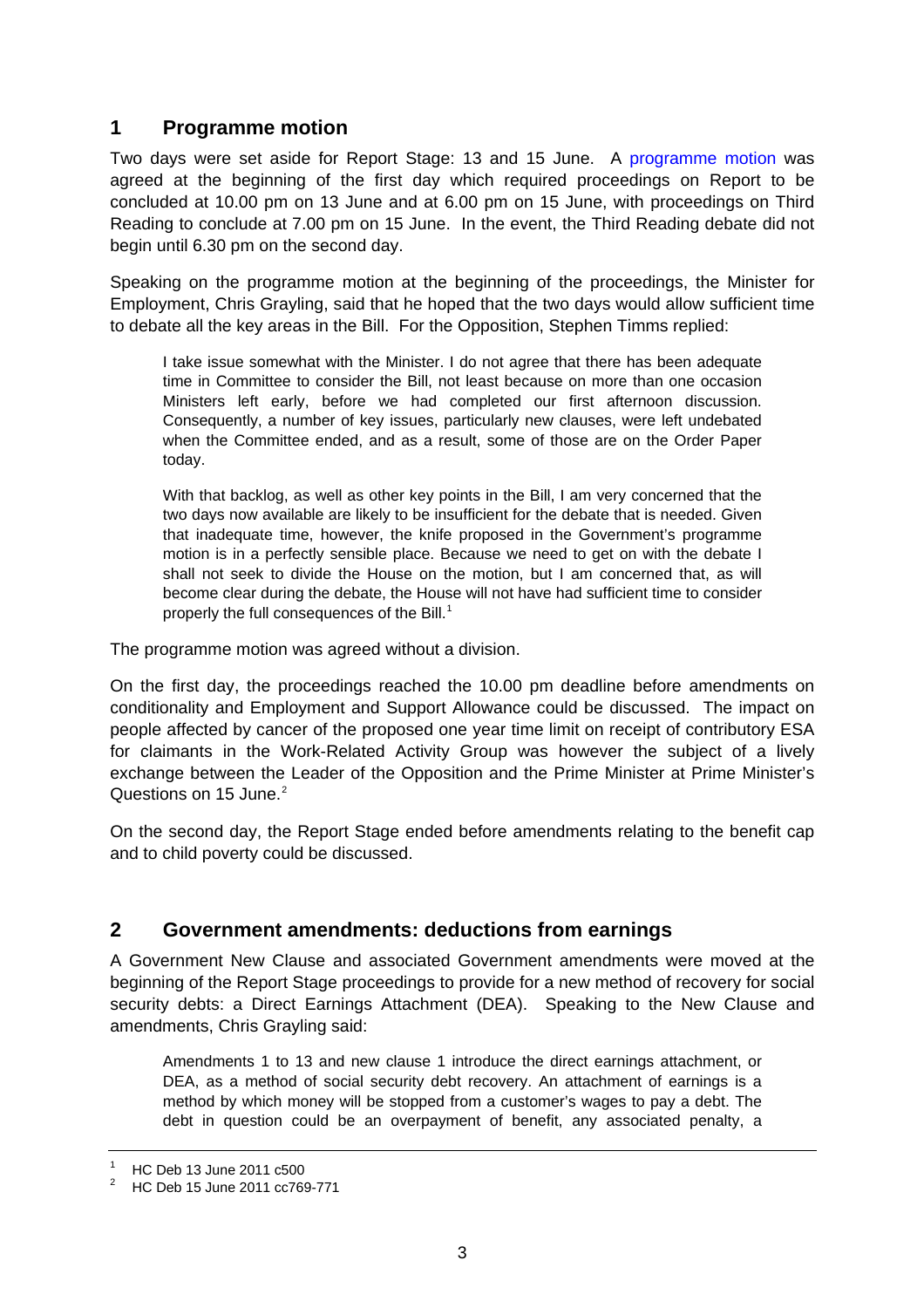<span id="page-3-0"></span>recovery of hardship payments or a payment on account. The measure will also be available for use by local authorities for the recovery of housing benefit overpayments. In due course it could also be used for the recovery of council tax benefit overpayment, once the localisation of council tax benefit takes place. A DEA would also be available to recover an administrative penalty for a benefit fraud offence or a civil penalty for failing to take proper care of a benefit award. $3$ 

The Minister added:

I apologise to the Opposition for the fact that we were unable to bring the new clause forward in Committee. It has been very carefully considered and discussed in our regulatory processes. We have brought it forward at this time and hope that they will not find it controversial. One of the reasons why I hope that they will not find it controversial is that there is currently something of an anomaly in the system. If someone incurs a penalty, for whatever reason, and remains in the benefit system, we can recover that money through a deduction from the benefit payments they receive. However, if they move into PAYE employment and basically say, "No way. Go away," we currently have no mechanism for recovering the debt that is owed. That is the purpose of the measures that we are considering.<sup>[4](#page-3-2)</sup>

For the Opposition, Stephen Timms described the measure as sensible, but sought clarification of various points.<sup>[5](#page-3-3)</sup>

The New Clause and associated amendments were agreed without a vote.

## **3 Universal Credit**

### **3.1 Government amendments**

Following undertakings given by the Minister for Employment in Committee to consider further the appropriate regulation-making procedure for various aspects of Universal Credit $6$ , a number of Government amendments were agreed at Report to make the first versions of regulations in certain areas subject to the affirmative procedure.<sup>[7](#page-3-5)</sup>

As a result of the [Government amendments](http://www.publications.parliament.uk/pa/bills/cbill/2010-2012/0197/pro1971406p.632-638.html), the first versions only of regulations under the following provisions in the Bill are to be subject to the affirmative procedure (the clause numbers refer to the Bill as amended in Committee; Bill 197 of 2010-12):

- clause  $5(1)(a)$  and  $(2)(a)$  (capital limits);
- clause 8(3) (income to be deducted in award calculation);
- clause 9(2) (amount to be included in award calculation for standard allowance element);
- clause 10(3) (amount to be included in award calculation for children and young persons element);

<span id="page-3-1"></span><sup>3</sup> HC Deb 13 June 2011 c502

<span id="page-3-2"></span><sup>4</sup> HC Deb 13 June 2011 c503

<sup>5</sup> HC Deb 13 June 2011 cc505-508

<span id="page-3-4"></span><span id="page-3-3"></span><sup>6</sup> See Library Research Paper 11/48 p30

<span id="page-3-5"></span><sup>7</sup> HC Deb 13 June 2011 cc532-534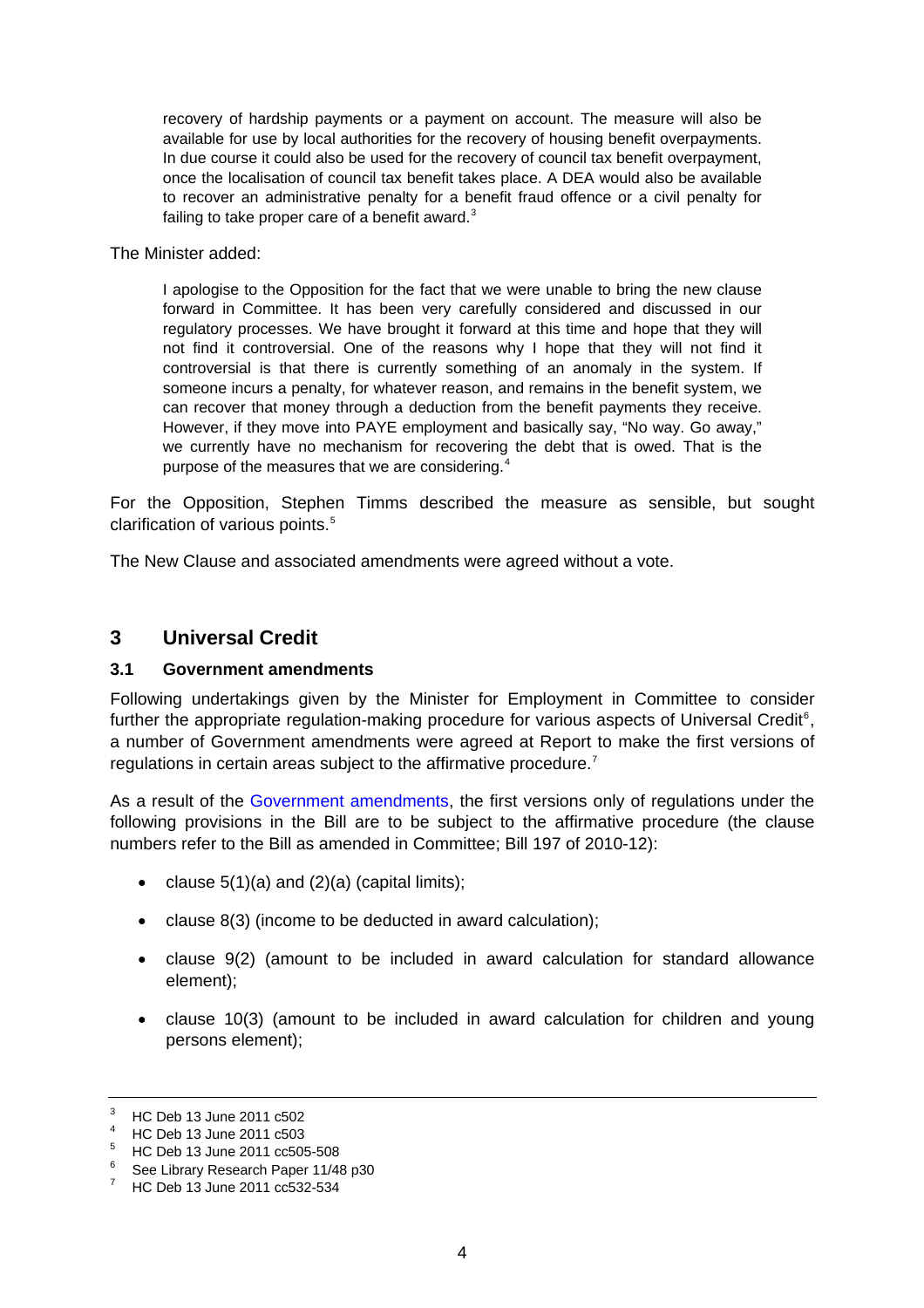- <span id="page-4-0"></span>• clause 11 (housing costs element);
- clause 12 (other needs and circumstances element);
- clause 19(2)(d) (claimants subject to no work-related requirements);
- clauses 26 and 27 (sanctions);
- clause 28 (hardship payments);
- paragraph 4 of Schedule 1 (calculation of capital and income);
- paragraph 1(1) of Schedule 6 (migration), where making provision under paragraphs 4, 5 and 6 of that Schedule.

 In addition, the first version of regulations in the following areas will be subject to the affirmative procedure:

- Sanctions for Jobseeker's Allowance claimants (clauses 46 and 49; see Government amendments 16 and 17);
- Conditionality and sanctions for Employment and Support Allowance claimants (clause 56; see Government amendment 18); and
- Capital limit for the new housing credit element of Pension Credit (clause 74; see Government amendment 19)

The Government amendments were agreed without a vote.

## **3.2 Opposition amendments**

The Opposition tabled a number of New Clauses and amendments relating to issues discussed previously in Committee.<sup>[8](#page-4-1)</sup> These included:

- Childcare support within Universal Credit (New Clause 2);
- Provision within Universal Credit for free school meals (New Clause 3):
- Help with health costs (New Clause 4):
- Statements for claimants giving a breakdown of Universal Credit awards (New Clause 5);
- Capital disregards for in-work claimants with savings in ISAs (amendments 23 and 24);
- Support for disabled children (amendment 30);
- Treatment of the self-employed (amendments 27-29);
- Qualifying age for Pension Credit (amendment 33);
- Provision of welfare rights advice to support migration to Universal Credit (amendment 26); and

<span id="page-4-1"></span><sup>8</sup> See Library Research Paper 11/48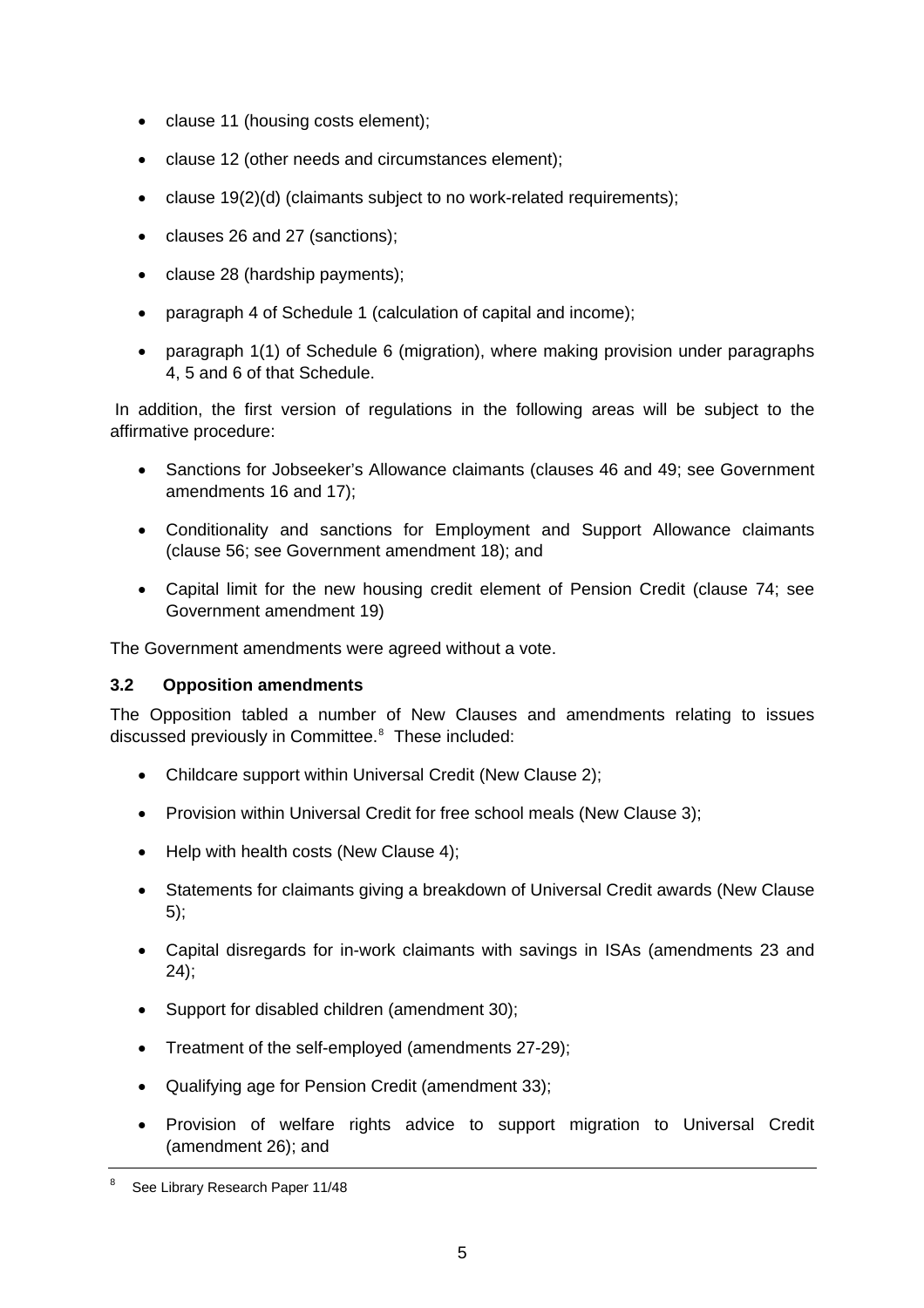<span id="page-5-0"></span>• Payment of the child element to a designated carer (amendment 61)

Introducing the Opposition amendments, Stephen Timms said:

As this Bill returns to the Chamber on Report, it is astonishing how many policy gaps remain. This group of proposals addresses some of the worst holes in the policy on universal credit, and new clause 2 in particular deals with child care.<sup>[9](#page-5-1)</sup>

#### *Childcare costs*

Mr Timms said that the Government had failed to bring forward proposals on childcare before the end of the Committee Stage, as it had promised in March. He said:

At least with the NHS reforms the Government paused to work out a policy: on this Bill, they have not managed to work out a policy, but they are pressing on all the same. No proposals were presented in Committee and we have none in front of us today. Instead, we just had an informal seminar on options. We know that the Government want to extend provision for child care support to people working fewer than 16 hours a week, but they want to do that within the existing budget. That does not add up—it is a mess<sup>[10](#page-5-2)</sup>

New Clause 2 provided for a childcare element within Universal Credit covering up to 80% of eligible childcare costs (or 90% for disabled children), but limited support to claimants in fulltime work. Speaking to the amendment, Stephen Timms said that while he accepted the case for childcare support for people doing "mini-jobs", until additional funding was available for this help should be concentrated on those in full-time work.<sup>[11](#page-5-3)</sup>

For the Government, Chris Grayling said that the Government had held two seminars on childcare support:

Members of both Houses attended, and there were interesting and fruitful discussions. There was a follow-up seminar with a group of key stakeholders. I am aware that Members raised particular queries, and we have undertaken to look into them and provide more information. The seminars were part of an ongoing dialogue about how best to structure child care support under universal credit.<sup>[12](#page-5-4)</sup>

Mr Grayling went on to say:

I hope that we will reach a resolution in a relatively short space of time. However, I want to take the time to get it right. I do not want to rush through under an artificial timetable something that is not necessary right now. We are still two and a half years away from the introduction of new claims for the universal credit. We have got time to get these things right and we are trying to work with a fixed envelope of money for child care—we will talk about some of the other issues shortly. We want to take the time to look at the real costs of child care, the requirements and how we can best deploy the £2 billion available. $13$ 

<sup>9</sup> HC Deb 13 June 2011 c514

<span id="page-5-2"></span><span id="page-5-1"></span><sup>10</sup> HC Deb 13 June 2011 c514

<span id="page-5-3"></span><sup>11</sup> HC Deb 13 June 2011 cc515-516

<span id="page-5-4"></span><sup>12</sup> HC Deb 13 June 2011 c534

<span id="page-5-5"></span><sup>13</sup> HC Deb 13 June 2011 c536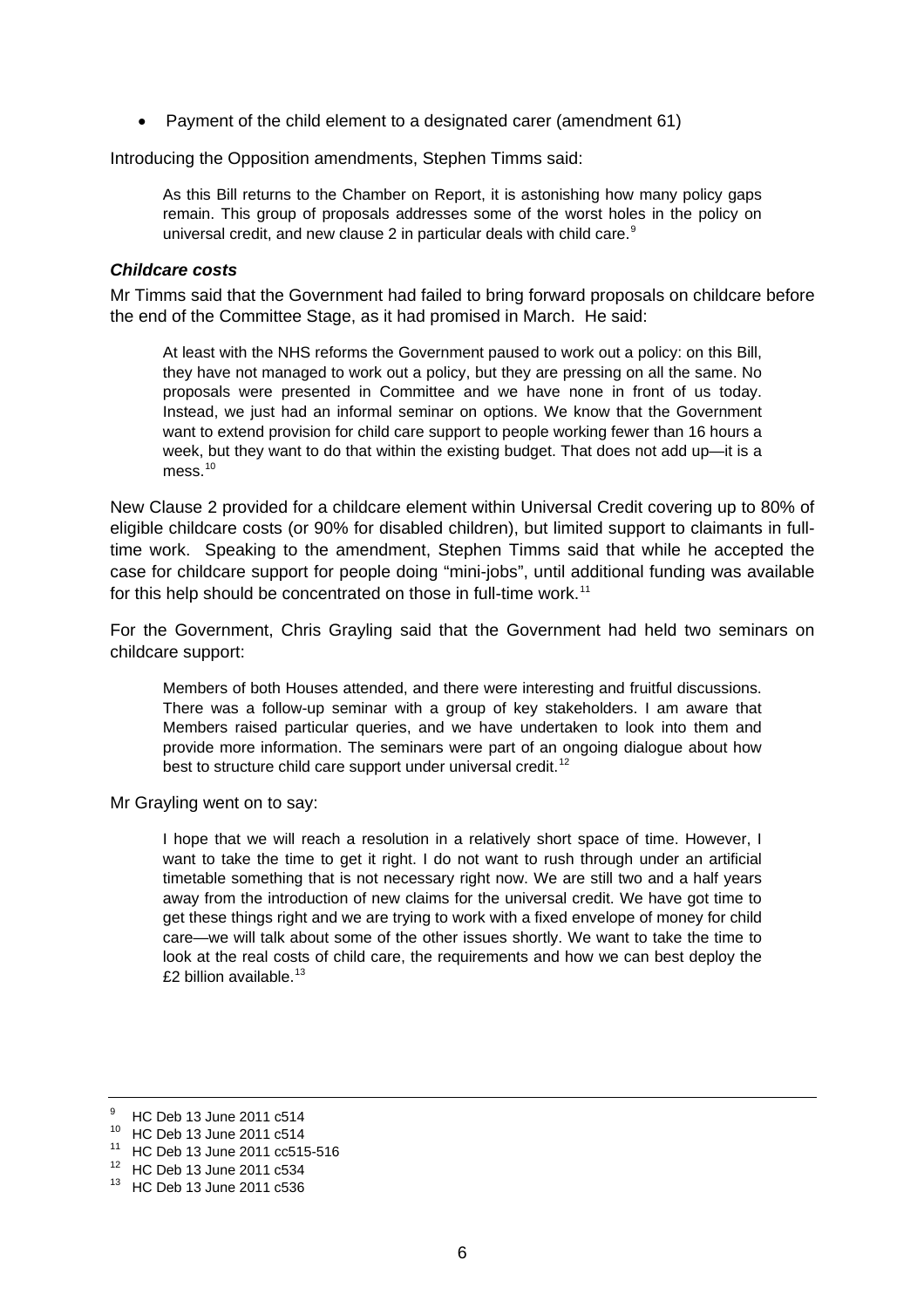<span id="page-6-0"></span>He added:

On the child care issue, we are in consultation at the moment. I would hope that we will get all the responses that we are going to get by the summer and be able to take decisions quickly after that.<sup>[14](#page-6-1)</sup>

New clause 2 was put to the vote, and was defeated by 293 votes to 215.[15](#page-6-2)

### *Passported benefits*

Stephen Timms said that Opposition New Clause 3 (school meals) and New Clause 4 (assistance with health costs) were designed to "fill the policy holes on passported benefits".<sup>[16](#page-6-3)</sup> New Clause 2 would provide for an element within Universal Credit to cover free school meals, which would taper away as family income increased. Mr Timms suggested that support could be provided via electronic cards which could only be used to pay for school meals.<sup>[17](#page-6-4)</sup>

For the Government, Chris Grayling said:

It is absolutely our objective to ensure that people on universal credit will continue to receive appropriate support for school meals and health costs, and that this support is withdrawn gradually to avoid damaging the incentives to work. However, entitlements to passported benefits are the responsibility of other Departments and devolved Administrations. We have been working closely with those responsible to consider the options, and we have commissioned the Social Security Advisory Committee to review passported benefits and how they interact with universal credit. The review was announced in a written statement on 23 May, and a copy of its terms of reference has been placed in the Library. To answer a question put to me earlier, I should say that the Committee will produce its interim report in September and a final report by January.<sup>[18](#page-6-5)</sup>

Mr Grayling said that, in relation to health costs, the Government's aim was to "ensure that passported benefits are awarded to broadly the same number of people as now."[19](#page-6-6)

Further information on the Social Security Advisory Committee review of passported benefits can be found at the [SSAC website](http://ssac.independent.gov.uk/).

#### *Treatment of savings*

Opposition amendments 23 and 24 provided for savings held in Individual Savings Accounts (ISAs) to be disregarded when calculating entitlement to Universal Credit for working households. Speaking to the amendments, Stephen Timms reiterated the criticisms of the proposed UC savings rules voiced in Committee<sup>[20](#page-6-7)</sup>, arguing that they added up to an "extraordinary punishment for saving".[21](#page-6-8)

Replying for the Government, Chris Grayling said that while the Government fully understood the importance of saving-

<span id="page-6-1"></span><sup>14</sup> HC Deb 13 June 2011 c536

<span id="page-6-2"></span><sup>15</sup> HC Deb 13 June 2011 c578

<sup>16</sup> HC Deb 13 June 2011 c517

<span id="page-6-4"></span><span id="page-6-3"></span><sup>17</sup> HC Deb 13 June 2011 c518

<span id="page-6-5"></span><sup>18</sup> HC Deb 13 June 2011 c538

<span id="page-6-6"></span><sup>19</sup> HC Deb 13 June 2011 c539

<span id="page-6-7"></span><sup>&</sup>lt;sup>20</sup> See Library Research Paper 11/48, pp11-12

<span id="page-6-8"></span><sup>21</sup> HC Deb 13 June 2011 c521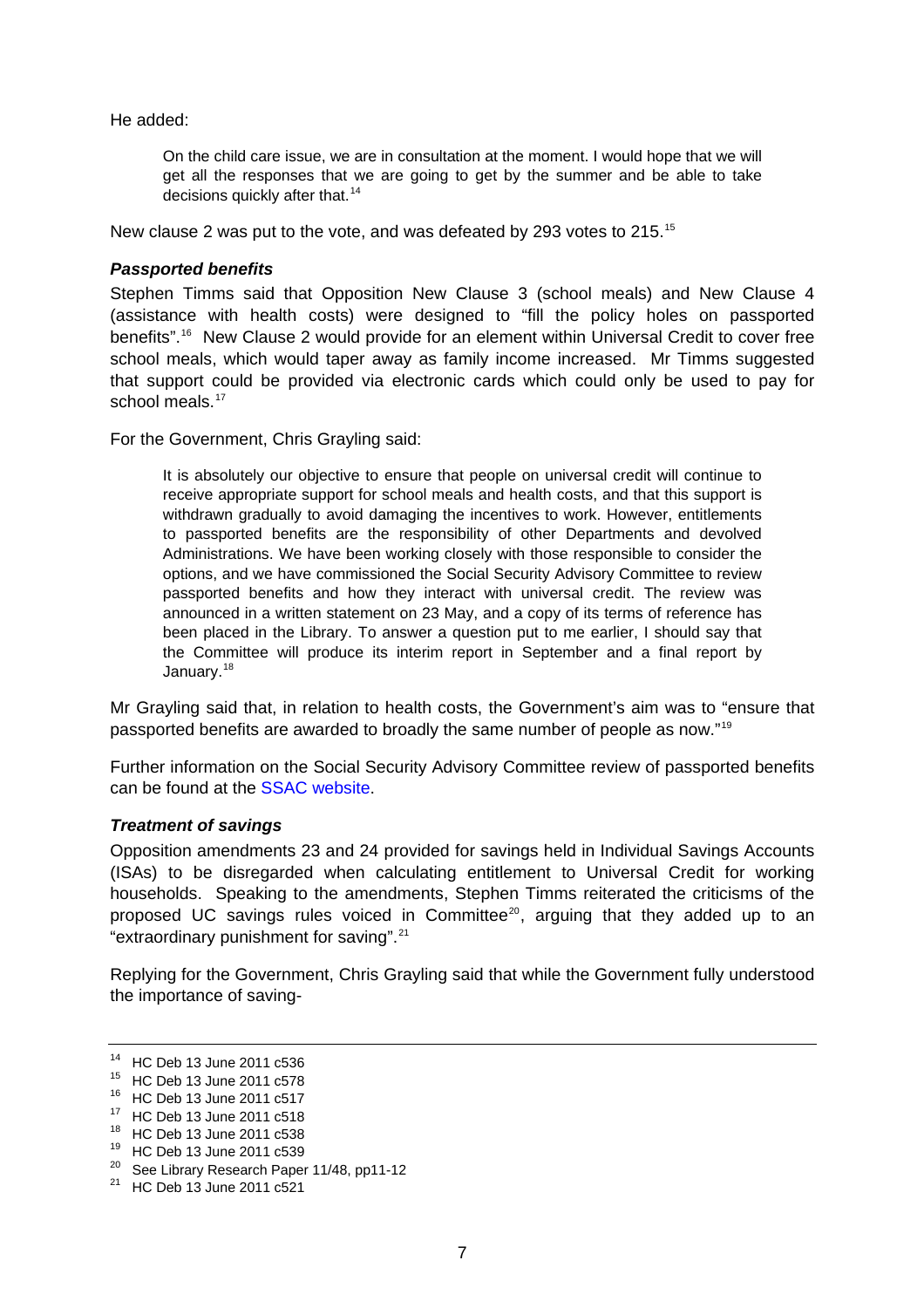<span id="page-7-0"></span>...families with substantial savings should draw on those reserves when their incomes fall, not look to the taxpayer for support. Our analysis suggests that in 2014-15, there will be up to 100,000 households on tax credits with savings over £16,000 who could be affected by the capital rules in universal credit. However, transitional protection will ensure that there are no cash losers at the point of the transition to universal credit where circumstances remain the same.

However, it is important to be fair to the taxpayer. Although nearly one in three pensioner households have savings in excess of £16,000, only 13% of households with a working-age adult in them have that much in savings. A typical working-age household has only £300 in savings. It cannot be right that people with significantly greater savings than the average family can claim universal credit. A maximum limit of at least £50,000 in ISA savings, as proposed by the right hon. Member for East Ham, is a large sum to be excluded from the capital ceiling. We are striking the right balance between protecting people with modest savings and placing responsibility for their own support on those with substantial resources. Once again, we are talking about an uncosted spending commitment. The right hon. Gentleman said that it would cost £70 million a year to uncap totally, but not that many people on universal credit would have savings of more than £50,000, so the majority of that £70 million would be spent on his measure $22$ 

Amendment 23 was put to the vote, and was defeated by 299 votes to 217.<sup>23</sup>

### *The self-employed*

Opposition amendment 27 and related amendments sought to align the definition of income from self-employment in Universal Credit with that used in the tax and tax credits system, addressing concerns voiced in Committee, including the proposal for an assumed income floor linked to the National Minimum Wage for people starting self-employment.<sup>[24](#page-7-3)</sup> Speaking to amendment 27, Stephen Timms said:

The idea that the self-employed are earning at least the minimum wage for every hour they work in self-employment is a complete illusion, and if the Bill is not amended it will destroy the very effective support that the tax credit system currently offers to self-employment.<sup>[25](#page-7-4)</sup>

Chris Grayling said that the Government was "giving careful consideration to the conditions that we set for people claiming universal credit who seek to make their living from selfemployment", but added that since the rules on the treatment of self-employment income would be set out in regulations there was "no need to deal with the question today".<sup>[26](#page-7-5)</sup>

Asked whether the Government was reconsidering the income floor proposal, Mr Grayling said:

...we are looking at the best way of doing this. We cannot have a situation in which people who are receiving an entitlement to the universal credit while generating no income at all over long periods of time still say that they are self-employed. We must ensure that that does not happen, and we are looking for the best way of doing it. If we wrote the rules into primary legislation, we would not be able to take decisions and fine-tune on the basis of experience, as we would have to come back to primary

<span id="page-7-1"></span><sup>22</sup> HC Deb 13 June 2011 c541

<span id="page-7-2"></span> $^{23}$  HC Deb 13 June 2011 c581

See Library Research Paper 11/48, pp14-15

<span id="page-7-4"></span><span id="page-7-3"></span><sup>25</sup> HC Deb 13 June 2011 c523

<span id="page-7-5"></span><sup>26</sup> HC Deb 13 June 2011 c542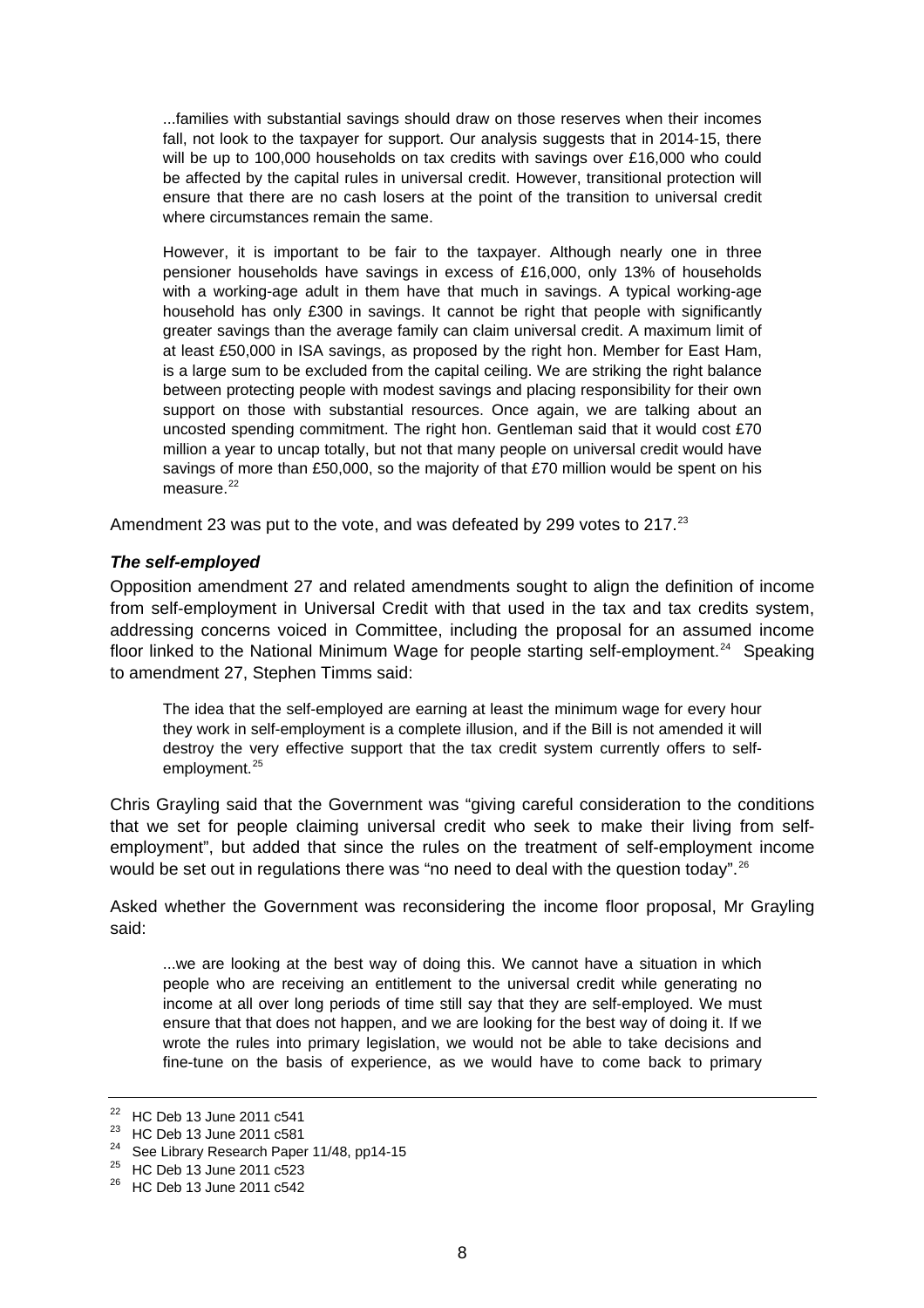<span id="page-8-0"></span>legislation every time. That is why I think it inappropriate to accept the right hon. Gentleman's amendments.[27](#page-8-1)

For the Opposition, Stephen Timms said that while Mr Grayling had given no firm assurances on self-employment income,-

The Minister appeared to acknowledge that there was a problem, which, I suppose is progress from his previous position.[28](#page-8-2)

Amendment 27 was pressed to a division, and was defeated by 304 votes to 213.<sup>[29](#page-8-3)</sup>

#### *Payment of housing costs[30](#page-8-4)*

New clause 6, tabled by Conservative MP Mike Weatherley, was discussed alongside a series of amendments and other new clauses moved by Stephen Timms at Report Stage.<sup>[31](#page-8-5)</sup> The clause would have provided for the payment of the housing cost element of Universal Credit to be paid direct to a landlord where the claimant requests this and, in any event, where an amount equivalent to two weeks rent or more is owed. Speaking in support of the amendment Tom Greatrex, for Labour, referred to social landlords' concerns around the impact that paying benefit for housing costs to tenants might have on their income streams. $32$ 

This issue was discussed during the Bill's Committee Stages; Paul Uppal repeated the response previously provided by the Minister:

We recognise that in some circumstances, direct payments to landlords may be necessary and the Bill makes provision for that.<sup>[33](#page-8-7)</sup>

#### *Other issues*

In relation to support for disabled children<sup>[34](#page-8-8)</sup> and payment of child element to a designated carer<sup>[35](#page-8-9)</sup>, the Minister reiterated the Government's position set out in Committee.

Mr Grayling also gave an undertaking to write to Dame Anne Begg giving a breakdown of the estimated £2 billion cost of introducing Universal Credit, including how much transitional protection would cost.[36](#page-8-10)

## **4 Housing suppor[t37](#page-8-11)**

Karen Buck, Labour Spokesperson for Work and Pensions, moved an amendment to clause 11 to create "a statutory requirement for annual reviews to be conducted to assess how far housing support payments are keeping track of rents in the private rented sector in the future" and "to ensure that adjustment is made accordingly."<sup>[38](#page-8-12)</sup> The issue of how far housing support payments will reflect rents actually charged once the Local Housing

<span id="page-8-7"></span>33 HC Deb 13 June 2011 c566

<span id="page-8-1"></span><sup>27</sup> HC Deb 13 June 2011 c544

<span id="page-8-2"></span><sup>28</sup> HC Deb 13 June 2011 c544

<span id="page-8-3"></span><sup>29</sup> HC Deb 13 June 2011 c544

<span id="page-8-4"></span><sup>&</sup>lt;sup>30</sup> Contribution by Wendy Wilson, Social Policy Section

<span id="page-8-5"></span><sup>31</sup> HC Deb 13 June 2011 c513

<span id="page-8-6"></span><sup>32</sup> HC Deb 13 June 2011 c564

<sup>&</sup>lt;sup>34</sup> See Library Research Paper 11/48 pp17-18; and HC Deb 13 June 2011 c542<br><sup>35</sup> See Library Research Paper 14/49 pp34; and UC Deb 43, June 2014 a544 545

<span id="page-8-9"></span><span id="page-8-8"></span><sup>35</sup> See Library Research Paper 11/48 pp31; and HC Deb 13 June 2011 c544-545

<span id="page-8-10"></span><sup>36</sup> HC Deb 13 June 2011 c545

<span id="page-8-11"></span><sup>&</sup>lt;sup>37</sup> This section by Wendy Wilson, Social Policy Section

<span id="page-8-12"></span><sup>38</sup> HC Deb 13 June 2011 cc585-6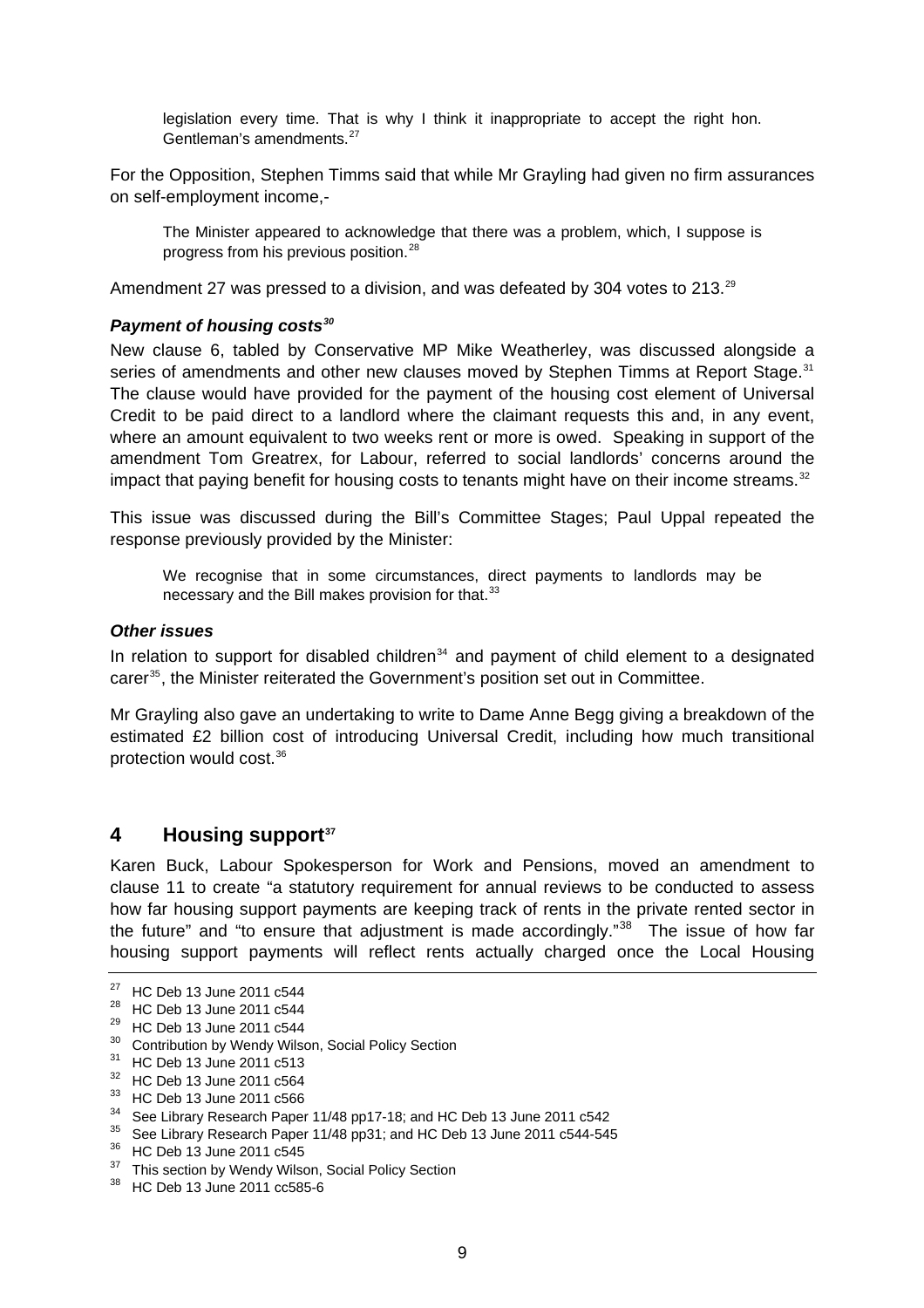Allowance (paid to private sector tenants) is uprated by the Consumer Price Index (CPI) was discussed at length in Committee.

The Minister, Maria Miller, argued that the amendment would "significantly erode" the savings the Government propose but said that "the Government will keep such matters under review."[39](#page-9-0) The amendment was rejected without a division.

A further Labour amendment was considered alongside this to exempt disabled people living in social rented properties adapted specifically for their needs, or "particularly suited to their needs," from experiencing a reduction in their Housing Benefit entitlement due to underoccupation. This issue was also raised in Committee where the Minister rejected an exemption for *all* adapted properties but said the Government was "prepared to look in detail at how we can ensure that there are exemptions for individuals who are disabled, where their homes may have been subject to extensive adaptations to accommodate that."<sup>[40](#page-9-1)</sup> Karen Buck questioned the cost and bureaucracy involved in securing moves for under-occupying disabled tenants to other suitable accommodation. $41$  The Minister said that she understood the arguments presented but reiterated her view that the "broad-brush" approach in the proposed amendment would not be appropriate – she went on:

Some adaptations, such as a handrail in a bath, may be so minor that exempting the tenant on the basis of that adaptation alone would simply not be justifiable. The provision would also cover a property that had been adapted for someone's past needs, and would require local authorities to exempt those whose accommodation was particularly suited to meet their needs—perhaps those in a ground-floor flat or a property with a limited number of stairs to climb. We do not have the data on how many such cases there are, but it seems likely that many would fall into such a broad category. Again, that would prove very expensive—something that the hon. Member for Westminster North seemed to ignore. It is not clear what evidence would be required or who would be responsible for the decision. The amendment refers to the provision of

"certificates, documents, information or evidence",

which, as the hon. Member for Westminster North said, also suggests a degree of administrative intervention. She made a valid point in Committee, but I am surprised that she is pushing it even further. I think that many stakeholders would rightly be concerned about the potential cost of her proposals and about the additional burdens such bureaucracy could load on to landlords and others.

The National Housing Federation estimates that about 108,000 tenants in adapted accommodation are likely to be affected by the introduction of the size criteria to restrict housing benefit. The NHF has kindly shared its data with us and I understand that our officials have met the federation since Committee and are continuing to explore the data in some detail. However, as well as looking at the available data, we want to talk to housing providers, but that will take some more time.

[...]

We acknowledge the concerns that have been highlighted, but this amendment goes much further than was suggested even by the sector itself. I hope that, in the light of

<sup>39</sup> HC Deb 13 June 2011 cc597-8

<span id="page-9-1"></span><span id="page-9-0"></span><sup>40</sup> PCB 3 May 2011 cc685-716

<span id="page-9-2"></span><sup>41</sup> HC Deb 13 June 2011 c592-3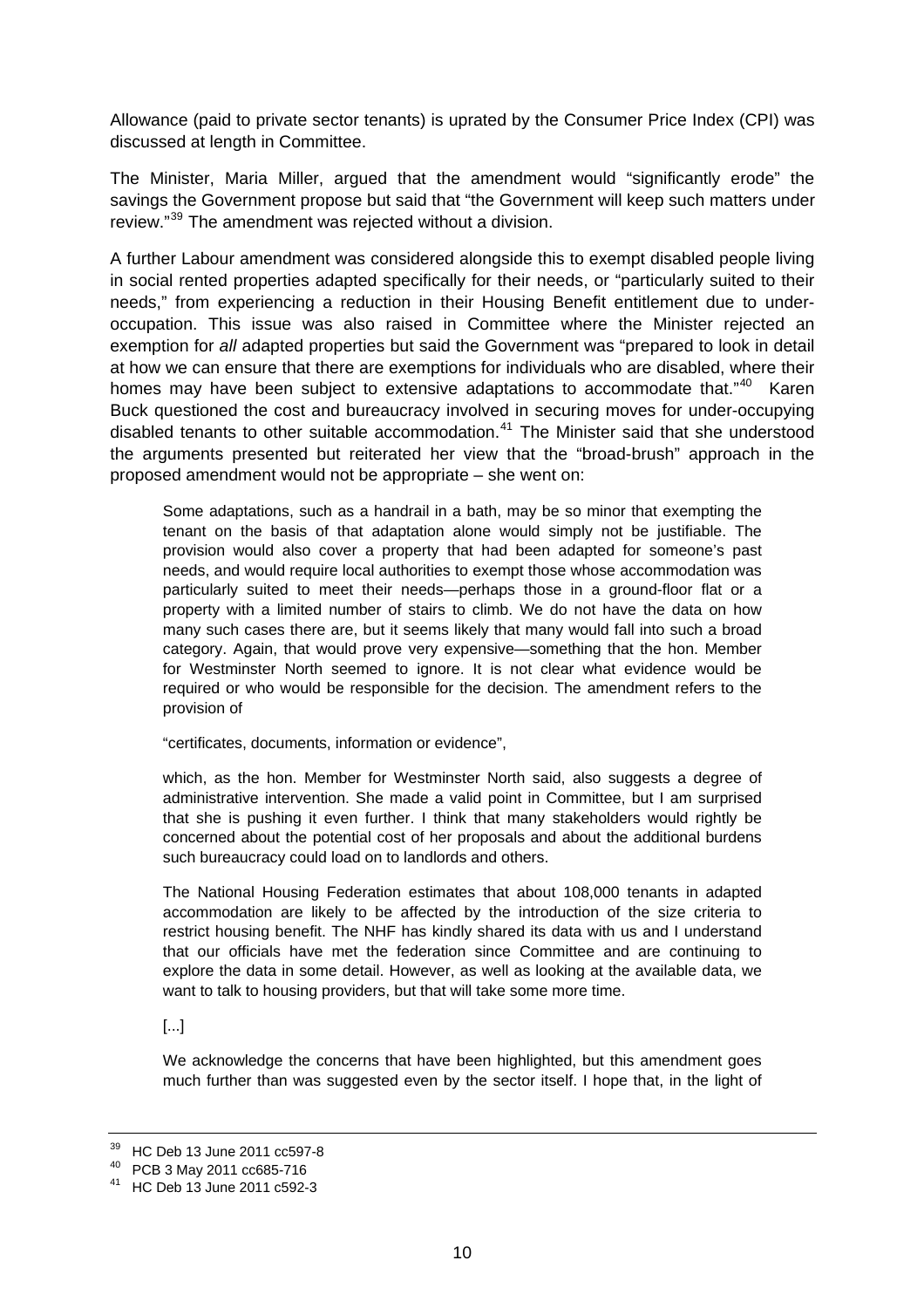<span id="page-10-0"></span>my comments, hon. Members will look again at the amendments and agree to withdraw them.<sup>[42](#page-10-1)</sup>

## **5 Social Fund**

The Labour Members John McDonnell tabled amendments 53 and 54 to prevent the abolition of Social Fund Crisis Loans and Community Care Grants. The Opposition front bench also tabled amendments 39 and 40 requiring that, before abolition of the existing discretionary Social Fund, the Secretary of State consult on, publish details of and pilot a replacement scheme or schemes; ensure that the scheme(s) provide protection for applicants in an emergency or crisis, with eligibility criteria set out in regulations; and make provision for an independent appeals mechanism.<sup>[43](#page-10-2)</sup>

Speaking to his amendments, Mr McDonnell noted that pressure groups had urged the Government, Committee Members and Members of Parliament not to abolish the Social fund without "robust and effective alternatives put in its place."<sup>[44](#page-10-3)</sup> He explained:

I tabled the amendment because of the real danger that we will now be faced with numerous schemes being developed by local authorities, and that vulnerable people will lose this essential support. I am concerned that if the funding to local authorities is not ring-fenced, it will be diverted to other priorities.<sup>[45](#page-10-4)</sup>

He added:

I would therefore urge the Government not to abolish or wind down the social fund without giving an absolutely clear commitment about what will replace it. If emergency support is to be localised, we need strong, unambiguous and extremely clear statutory duties placed on local authorities to support vulnerable people, and for those duties to be attached specifically to such funding. I urge the Government to think again about ring-fencing, so that the money cannot be diverted away from the poor. The social fund commissioner proposed that the Government consider establishing national criteria for the schemes to be drawn up by local authorities, to ensure consistency in the use of local discretion. It would still be possible to reflect local circumstances, but national parameters would be set on the use of that discretion. I am also concerned that the devolution of emergency support services might create high administrative costs—this has been mentioned by a number of organisations, including Age UK and the Disability Alliance—which might divert funds away from provision for the poorest.<sup>[46](#page-10-5)</sup>

For the Opposition front bench, Karen Buck congratulated Mr McDonnell on the way he had introduced his amendments, adding-

His amendments and those tabled in my name cover much the same ground. Like him, I am deeply concerned that the Government propose to remove the discretionary element of the social fund without giving us a great deal more clarity about how the poorest and most vulnerable will be protected, about the adequacy of the replacement

<span id="page-10-1"></span><sup>42</sup> HC Deb 13 June 2011 cc602-3

<span id="page-10-2"></span><sup>43</sup> HC Deb 15 June 2011 c798

<sup>44</sup> HC Deb 15 June 2011 c798

<span id="page-10-4"></span><span id="page-10-3"></span><sup>45</sup> HC Deb 15 June 2011 c799

<span id="page-10-5"></span><sup>46</sup> HC Deb 15 June 2011 c800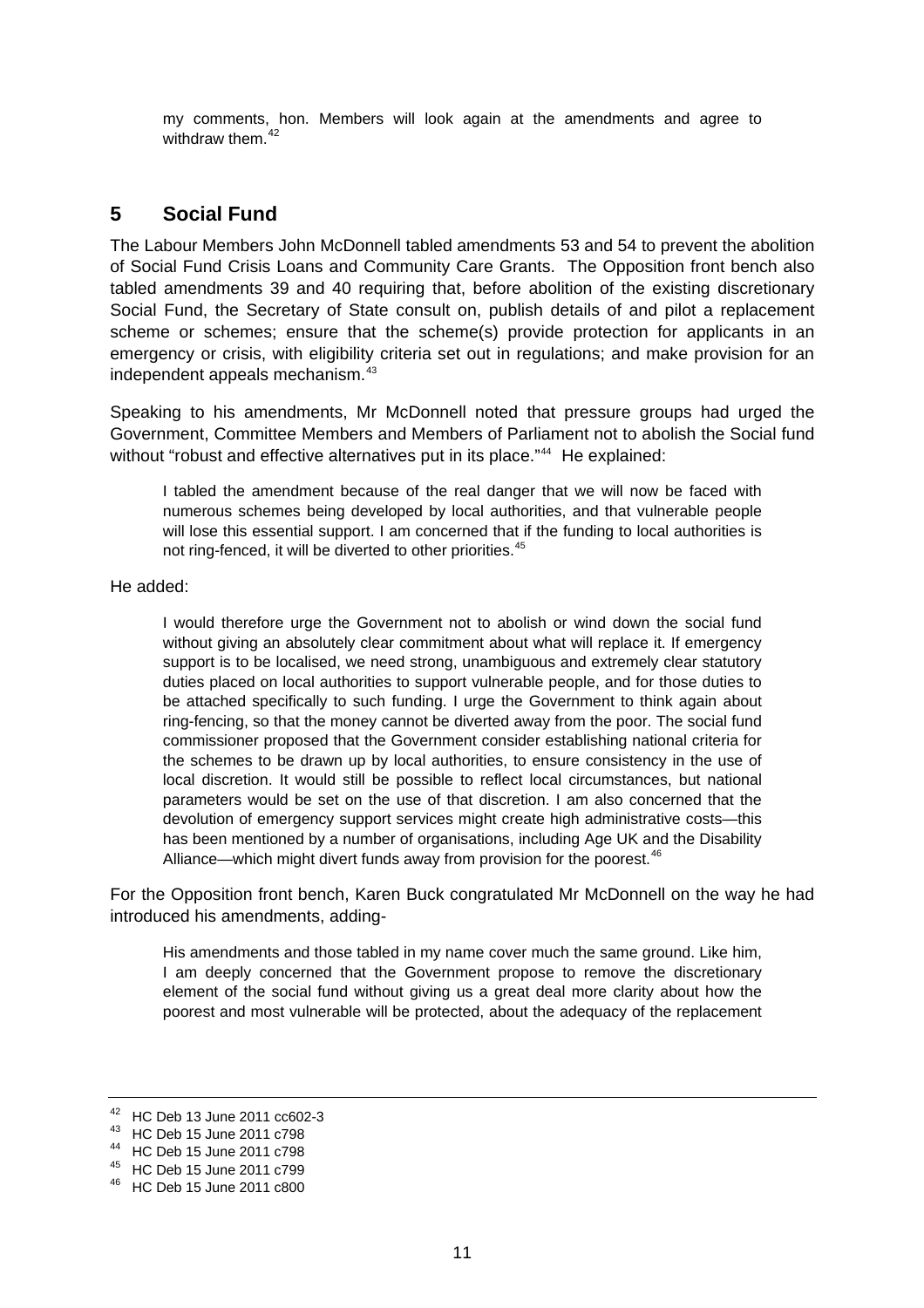system, about the protection of vulnerable people without a local connection—a matter to which I shall return in a moment—and about the lack of a proper system of review. $47$ 

Ms Buck went on to reiterate the concerns expressed in Committee, concluding:

There might be scope for a localised response to some of these needs, but we are a long way from having anything like the structures, framework and legislation to enable individual needs to be accommodated, including with reviews and when the vexed question of local connection is not resolved.<sup>[48](#page-11-1)</sup>

In response, the Minister, Maria Miller, said that reform was necessary because the Social Fund was "open to widespread abuse", and that the Government did not believe that the threefold increase in Crisis Loans since 2006 reflected an "underlying increase in genuine need."[49](#page-11-2) Nor did the Government believe that the new "localised" service would be a barrier to people in genuine need. The Minister also added that "alignment payments" accounted for over half of all Crisis Loans and that these, along with Budgeting Loans, would be replaced by new national provision. $50$  She continued:

Amendments 53 and 54 would prevent those reforms from taking place and would leave us with an out-of-date and inefficient discretionary social fund scheme which would soon be unworkable with the introduction of the wider benefit reform we have already outlined.

Amendments 39 and 40 would impose criteria set by central Government on arrangements to replace the discretionary social fund if it were abolished. Some of the requirements in amendment 39 are activities that we are already undertaking in our work on the replacement of the discretionary social fund. Other elements in the amendment would not be helpful to what the reform of the social fund is trying to achieve. As I said, in some ways the amendment misses the point of the reform, which is that local authorities are better placed to understand the needs of their local communities and to make sure that the money is getting through to the right people for the right activities.<sup>[51](#page-11-4)</sup>

On appeals mechanisms, the Minister said that local authorities could set up internal review mechanisms if they thought it appropriate, and that people dissatisfied with a decision of a local authority would have recourse to the Local Government Ombudsman.<sup>[52](#page-11-5)</sup>

Mr McDonnell sought leave to withdraw his amendment, on the basis of supporting Opposition amendment 39. This was granted, and amendment 39 was put to a division. The amendment was defeated by 300 votes to 237.<sup>[53](#page-11-6)</sup>

The Government response to the DWP call for evidence on *[Local support to replace](http://www.dwp.gov.uk/docs/social-fund-localisation-response.pdf)  [Community Care Grants and Crisis Loans for living expenses in England](http://www.dwp.gov.uk/docs/social-fund-localisation-response.pdf)* was published on 23 June 2011. This confirmed key aspects of the Government's proposals, including the intention not to ring-fence funding or to impose any new duty on local authorities to provide assistance.

<span id="page-11-0"></span><sup>47</sup> HC Deb 15 June 2011 c802

<span id="page-11-1"></span><sup>48</sup> HC Deb 15 June 2011 c809

<span id="page-11-2"></span><sup>49</sup> HC Deb 15 June 2011 cc809-810

<span id="page-11-3"></span><sup>50</sup> HC Deb 15 June 2011 cc811-812

<sup>51</sup> HC Deb 15 June 2011 c812

<span id="page-11-5"></span><span id="page-11-4"></span><sup>52</sup> HC Deb 15 June 2011 c813

<span id="page-11-6"></span><sup>53</sup> HC Deb 15 June 2011 cc821-822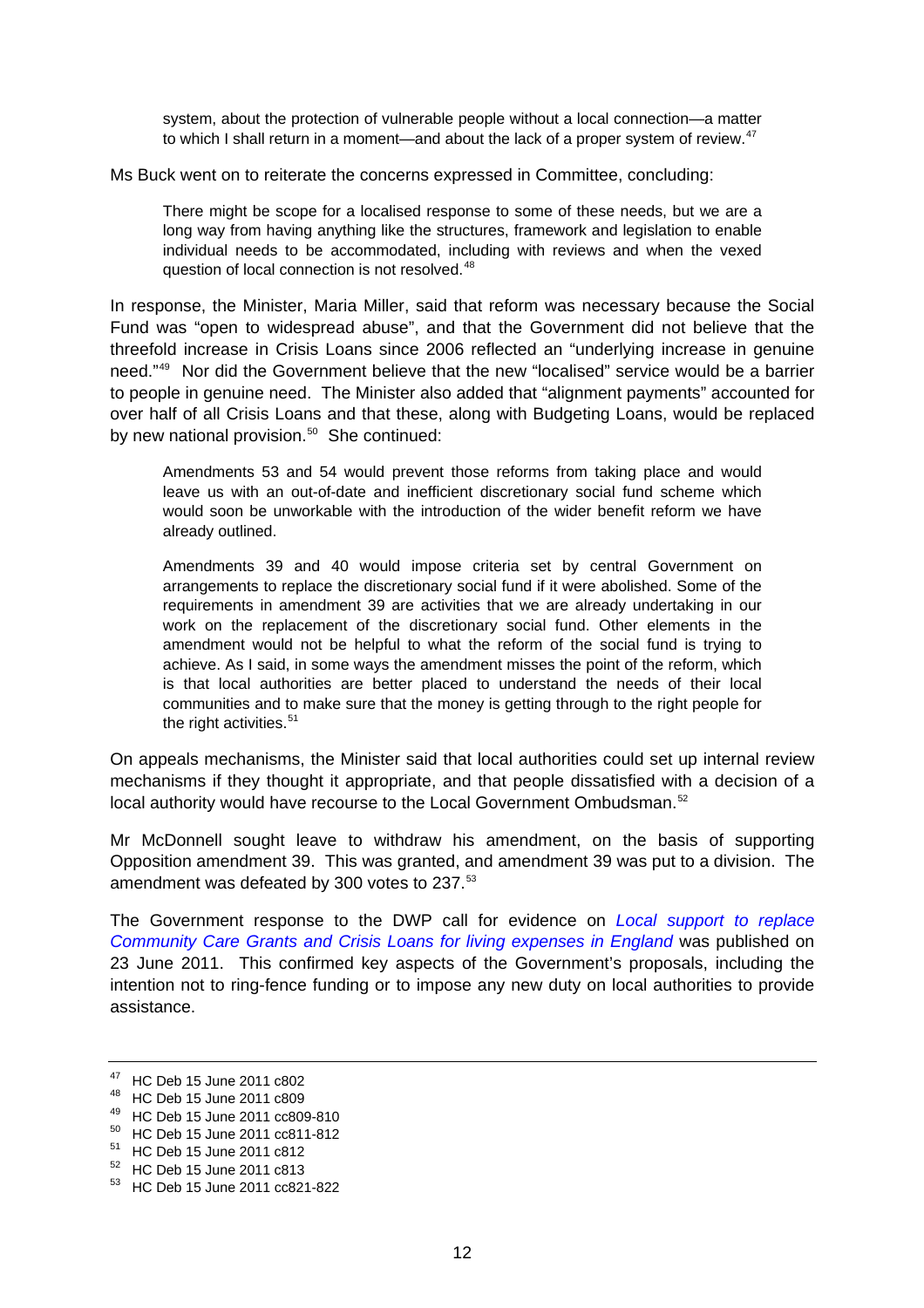<span id="page-12-0"></span>On 6 July the Communities and Local Government Committee held a [one-off evidence](http://www.parliament.uk/business/committees/committees-a-z/commons-select/communities-and-local-government-committee/one-off-evidence-sessions/localisation-issues-in-welfare-reform/)  [session](http://www.parliament.uk/business/committees/committees-a-z/commons-select/communities-and-local-government-committee/one-off-evidence-sessions/localisation-issues-in-welfare-reform/) to examine the Government's decision to "localise" aspects of welfare provision, including parts of the discretionary Social Fund. In its [written evidence to the Committee](http://www.publications.parliament.uk/pa/cm201012/cmselect/cmcomloc/writev/localisation/lwr10.htm), Citizens Advice warned that the reforms could leave claimants facing a "post-code lottery for some of life's basic necessities."

## **6 Personal Independence Payment**

A number of Opposition and backbench amendments relating to the Personal Independence payment were discussed, picking up on issues discussed previously in Committee.<sup>[54](#page-12-1)</sup>

The following Opposition amendments were tabled:<sup>[55](#page-12-2)</sup>

- Amendment 43, exempting people with certain serious conditions from any requirement to attend a face-to-face assessment
- Amendments 44-47, providing for a three month "qualifying period" and a nine month "prospective test", instead of a six month qualifying period and six month prospective test
- Amendments 41 and 42, removing the power in the Bill to withdraw the mobility component from people in care homes
- Amendment 60, requiring that no DLA claimant be reassessed until an independent report on the PIP assessment for new claimants had been commissioned and the Secretary of State was satisfied that the assessment process is functioning correctly
- Amendment 74, requiring that the first version of any regulations relating to entitlement to the mobility component for people in care homes be subject to the affirmative procedure

Amendments 76 and 77 were tabled by Dame Anne Begg, and related to recognition of fluctuating conditions in the PIP assessment.

Amendment 66, tabled by John McDonnell and Jeremy Corbyn, removed the power in the Bill to withdraw the mobility component from people in care homes, in line with Opposition amendments 41 and 42.

Amendment 73, tabled by Jenny Willott and Ian Swales, required the Secretary of State to lay before Parliament a report on the impact of regulations made under powers in clause 83 (the clause enabling the mobility component to be withdrawn from people in care homes).

Amendment 74, tabled by Jenny Willott, Ian Swales and Alan Reid, required that the first version of any regulations under clause 83 about the payment of the mobility component to people in care homes be subject to the affirmative procedure.

Introducing the Opposition amendments, Margaret Curran set out her party's position on DLA reform:

<span id="page-12-1"></span><sup>54</sup> See Library Research Paper 11/48, part 3.7

<span id="page-12-2"></span><sup>55</sup> HC Deb 15 June 2011 cc826-827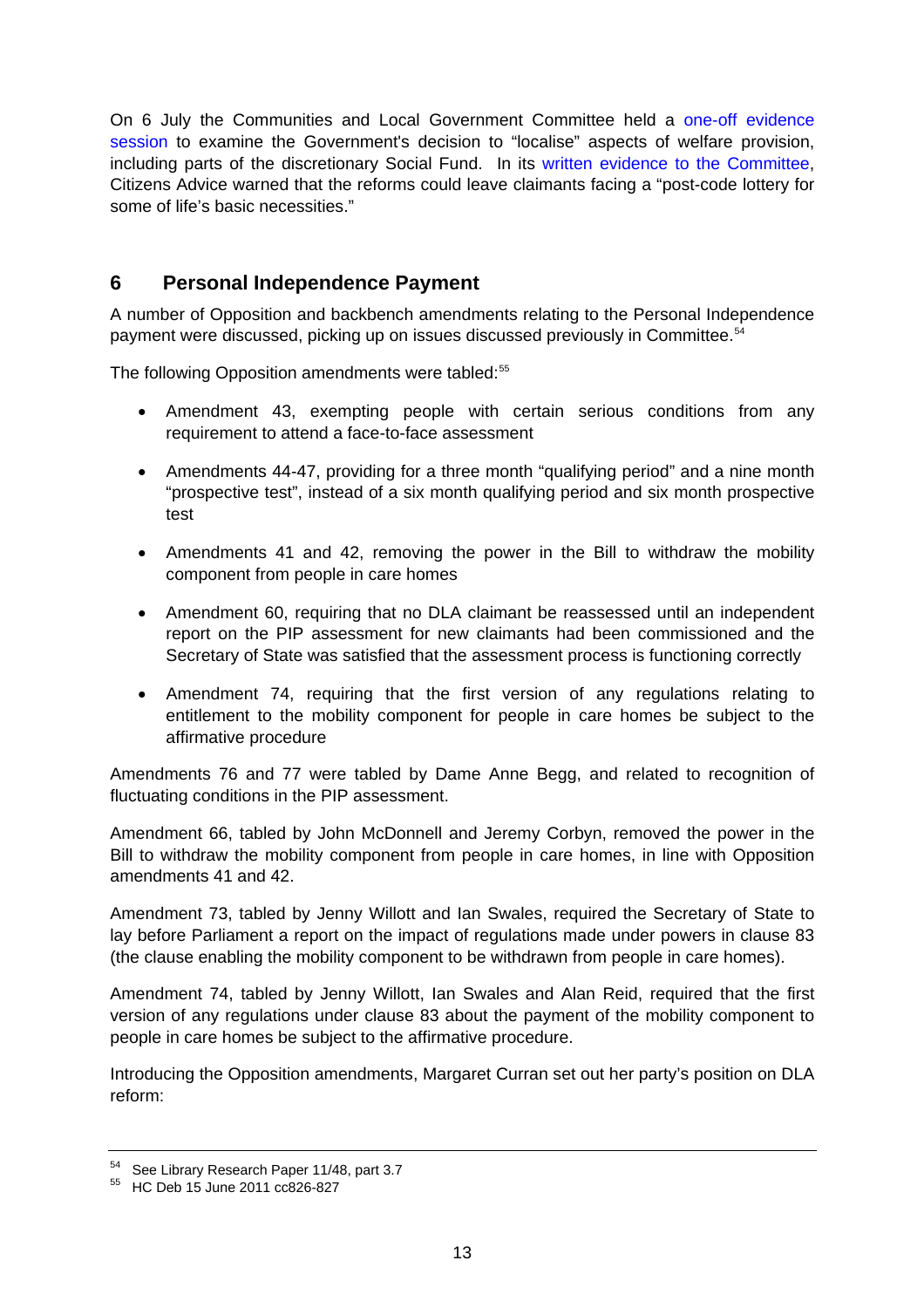<span id="page-13-0"></span>Although disability living allowance is a much respected and much valued benefit, it was designed in a different time, well before measures such as the Disability Discrimination Act 2005 and the Equality Act 2010, which were introduced by the last Labour Government and which have profoundly changed the way in which disabled people participate and are recognised in society today. I acknowledge that the application procedure to make a new DLA claim—the process of self-assessment whereby somebody has to fill out a long, and at times complicated, form—is not one that many people believe to be suitable in a modern welfare state. We therefore believe, and have said consistently throughout our deliberations, that it is right to reform DLA. We welcome the Government's decision to keep DLA as a non-meanstested, in-work benefit, and we think it is right to introduce a new, objective gateway.

Notwithstanding that, we feel that this Government have made profound mistakes and have missed opportunities in their approach to DLA reform. The whole process was kick-started by a rushed consultation. Apparently, according to the DWP website, it was one of the biggest of its kind, yet despite all those representations it yielded very few changes following the introduction of the Bill. The consultation was carried out over the Christmas and new period and was cut short. Perhaps most disappointingly of all, the Government chose to publish their proposals before it had even closed. No wonder this Minister, in particular, has a reputation for not listening. She will know that charities and the disabled people whom they represent have been highly critical of the process of reform. It did not have to be like that, and it is very disappointing that the Government did not undertake more groundwork to ensure that key stakeholders were a key part of the reform process.

While we take issue with the process of reform, we also have major concerns about its substance, and that will be the focus of my remarks. We now know that universal credit will halve support for disabled children and take away the severe disability premium for disabled people who live alone without a carer, yet put nothing appropriate in its place. Furthermore, part 4 outlines details of the new personal independence payment, with proposals to make disabled people wait half a year before they receive support and to take away the right of automatic entitlement for those with severely disabling conditions. The proposals are plainly chaotic and confused as regards the future of DLA mobility component for those in residential care homes.<sup>[56](#page-13-1)</sup>

### **6.1 Mobility component for people in care homes**

For the Opposition, Margaret Curran said that while there had been "warm words" from Ministers about the Government's plans regarding the mobility component for people in care homes, nothing had changed since the policy was first announced:

The clause remains unamended and the cut remains in the Budget book. Some 80,000 disabled people continue to be under threat of losing out at the hands of this Government. Warm words, yes; a change in policy, no.<sup>[57](#page-13-2)</sup>

She continued:

When the Minister is not talking about "overlap" in an attempt to address the problem in question, she is talking about the need for a review. It was promised that the review, first announced earlier this year, would look into the provision of DLA mobility to those in residential care homes, which I know offered some succour to Members who were concerned about the matter. Labour Members were mildly optimistic that that was a signal that the Government were undertaking a rethink, as we know they are prepared

<span id="page-13-1"></span><sup>56</sup> HC Deb 15 June 2011 cc827-828

<span id="page-13-2"></span><sup>57</sup> HC Deb 15 June 2011 cc830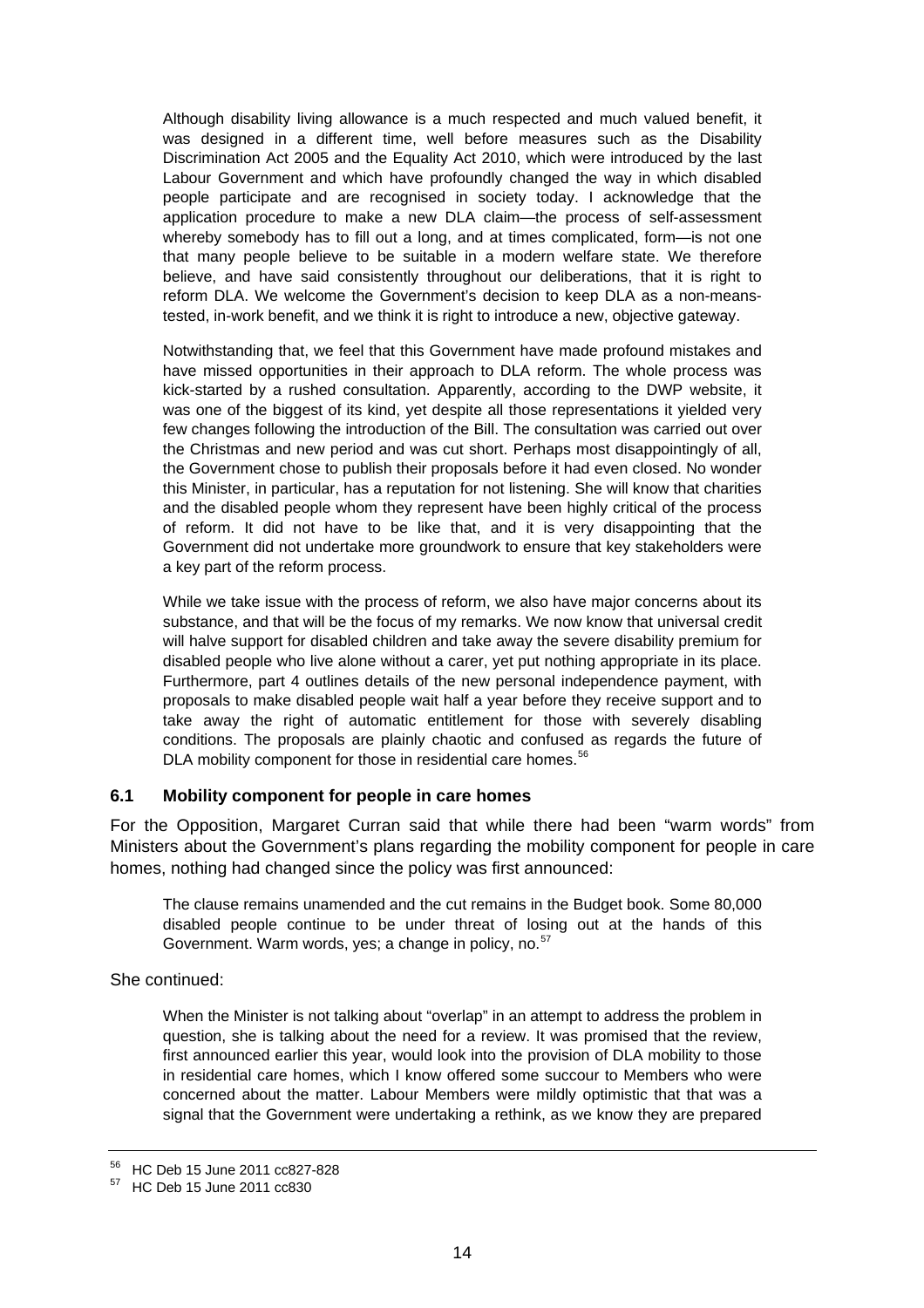to do when the time is right. However, we have been sadly disappointed. Although a review was launched, it has no time scale, there are no terms of reference, no review group has been established and there is no involvement for disabled people. No wonder people are confused about where the policy stands.

I remind the House that at Prime Minister's questions on 23 March, the Prime Minister offered the Leader of the Opposition an opportunity to contribute to the review. I do not think that possibility actually exists. Have the terms of reference of the review been made public? No. Will the findings be published? No. This is not a review, it is, as the hon. Member for North Antrim (Ian Paisley) said, a delaying tactic to cover up a deeply flawed policy.<sup>[58](#page-14-0)</sup>

The Liberal Democrat backbencher Jenny Willott, who served on the Public Bill Committee, said that she hoped that the Government would confirm that its intention was merely to tackle the overlap of funding rather than entirely remove mobility support for people in care homes, but said she was concerned as clause 83 of the Bill "leaves it open for Ministers to cut the mobility component for those in care homes."[59](#page-14-1)

For the Government, Maria Miller said, in response to amendments 14, 42 and 66:

We have already announced that we will not remove the mobility component of DLA from people in residential care from 2012, as originally planned. We have also said that we will re-examine its position within the personal independence payment, which is precisely what we are doing. When that work is complete we will make a final decision, in the context of the full reform of DLA and the introduction of PIP.

#### [...]

We will treat care home residents in exactly the same way as any other recipient of DLA. The views that have been expressed during, and in the lead-up to, today's debate have been vigorous and made people's positions clear. That is why we are not introducing the change in 2012 and are undertaking a review of the practical issues on the ground. We will not produce a review report, because we are not undertaking an official review. We are simply collecting information about the implementation of the policy at the moment, as I am sure Labour Members did when they were in government to inform their policy decisions.<sup>[60](#page-14-2)</sup>

The Minister added:

I would like to return to the commitment that I gave the hon. Member for Glasgow East in Committee when I said that I would reflect on whether other regulations should be subject to the affirmative procedure. I am happy to reiterate that, but at the moment I do not think that we need to go further.<sup>[61](#page-14-3)</sup>

Regarding the promised review of the extent of overlaps in mobility provision for people in care homes, Tom Clarke said:

The Government announced that they would review the proposals and it was hoped that that would offer greater clarity. Such clarity did not emerge today. The review is internal, within a Department; it is not transparent; and it has no terms of reference. There will be no reports to this House of which I am aware about what it actually does.

<span id="page-14-0"></span><sup>58</sup> HC Deb 15 June 2011 cc832

<sup>59</sup> HC Deb 15 June 2011 cc840

<span id="page-14-2"></span><span id="page-14-1"></span><sup>60</sup> HC Deb 15 June 2011 c853

<span id="page-14-3"></span><sup>61</sup> HC Deb 15 June 2011 c855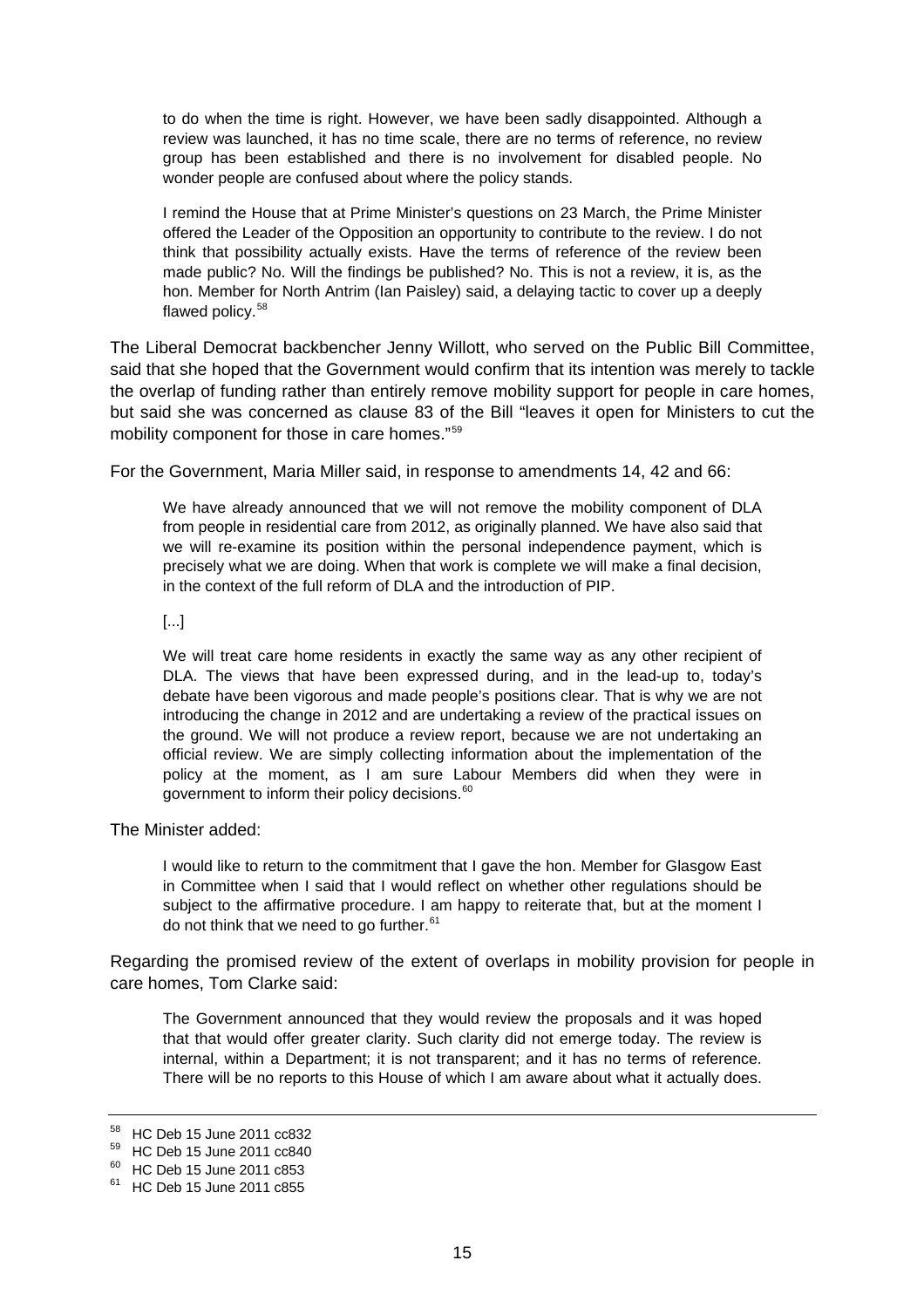<span id="page-15-0"></span>Regardless of the review, all that has happened is a six-month delay to the implementation of the proposal. No disabled people who stand to be affected have been consulted and the findings will not be made public. What sort of review is that? Is the House seriously expected to support that?

We are being asked to decide on an issue about which we do not have the full facts. Even when the Government come to a decision, there will be no scope for an informed discussion, because the details will not be in the public domain. Although the review of the reforms in the Health and Social Care Bill was far from perfect, at least it enabled scrutiny, public participation and transparency—something that is certainly not taking place in this review.

Given what we know, these proposals are in all candour absolutely cruel and stand to the disadvantage of tens of thousands of vulnerable people. No further clarity has emerged today to suggest otherwise and one reason I shall support amendments 41 and 42 is that the Government have been given so many opportunities—from the debate in November to the Budget debate and from questions in the House to this debate today—to make their position clear, but they have failed abysmally to do so.<sup>[62](#page-15-1)</sup>

Amendment 42 was put to the vote, and was defeated by 295 votes to  $238.^{\circ\circ}$  Sir Peter Bottomley voted for the amendment, having indicated his intention to do so in the preceding debate  $64$ 

On 18 July it was announced that Lord Low of Dalston would chair an independent review of how personal mobility needs of people living in residential care are met. The review – initiated by Mencap and Leonard Cheshire Disability – is gathering evidence from people living in state-funded residential care and their families, care providers and local authorities. Its brief includes how disabled people's needs are met, how they are funded and what responsibilities care home providers and local authorities have in relation to the mobility needs of residents. The call for evidence runs until 10 October, and the review will publish its findings and recommendations by the end of October 2011. Further details can be found at the [Low Review website](http://lowreview.org.uk/).

## **6.2 Qualifying periods**

DLA is only payable after a person satisfies the disability conditions for three months (the "qualifying period"), and the person must be expected to need help for a further six months (the "prospective test"). For the Personal Independence Payment, the Government proposes to retain the six month prospective test, but to extend the qualifying period to six months.

In Committee, the Opposition moved an amendment retain the existing three month qualifying period. However, it also proposed an extension of the prospective test to nine months, to retain the overall 12 month "required period condition" for the new benefit.<sup>[65](#page-15-4)</sup>

Opposition amendments 44-47 tabled at Report sought to achieve the same outcome.

In response, Maria Miller said:

I can reassure Members that the Government have been listening to the arguments regarding the return to a three-month qualifying period, and we will continue to listen and talk regularly to disabled people and their representative organisations. We

<span id="page-15-1"></span><sup>62</sup> HC Deb 15 June 2011 c862

<span id="page-15-2"></span><sup>63</sup> HC Deb 15 June 2011 c873

<span id="page-15-3"></span><sup>64</sup> HC Deb 15 June 2011 c859

<span id="page-15-4"></span><sup>&</sup>lt;sup>65</sup> See Library Research Paper 11/48, pp48-49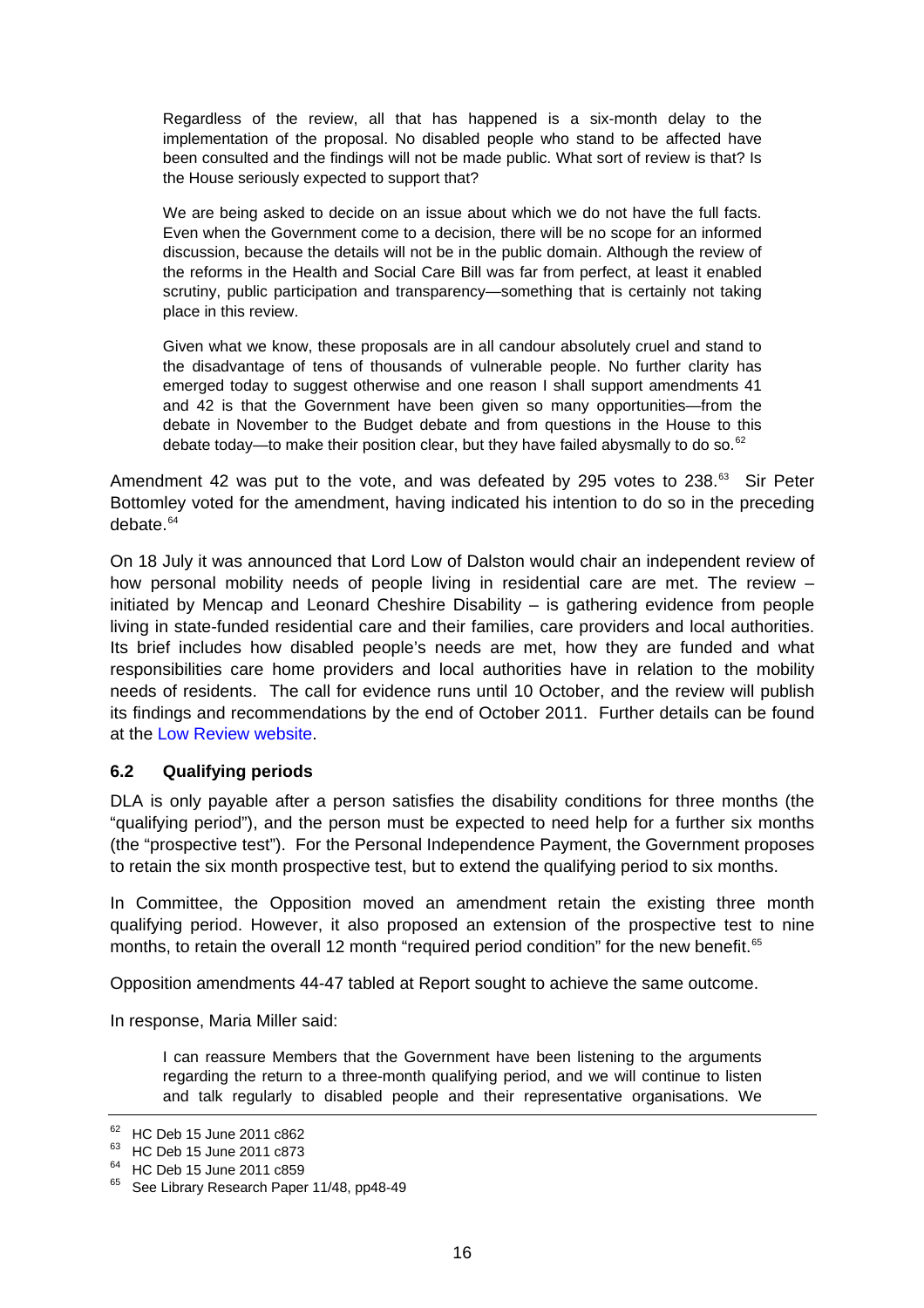<span id="page-16-0"></span>recognise that for some people there may be additional financial burdens at the outset, but we have to consider the matter within the ambit of the wide range of other support that is already available during the early months.<sup>[66](#page-16-1)</sup>

Amendment 44 (to retain the three month qualifying period) was put to the vote. The amendment was defeated by 294 votes to 239.<sup>[67](#page-16-2)</sup>

#### **6.3 Exemption from assessments**

Speaking to Opposition amendment 43, Margaret Curran said:

We believe that the Government are misguided in their decision to lengthen the time disabled people must wait before they are given support. The Government are also wrong to remove automatic entitlement for certain severely disabled people who currently have the automatic right to receive the higher rate of DLA. At the moment, the severely mentally impaired—that is the language that is used—double amputees and those who are deaf-blind, undergoing haemodialysis or are severely visually impaired are automatically able to receive higher rates of DLA. Under the Bill, however, only those with a terminal illness will automatically receive PIP. Obviously I welcome the Government's commitment to protect the terminally ill, but we believe that this obligation does not go far enough. Amendment 43 would ensure that those with a severely disabling condition, who are currently eligible for automatic entitlement, would retain that right following the introduction of PIPs.<sup>[68](#page-16-3)</sup>

For the Government, Maria Miller said:

Amendment 43 seeks to exclude individuals from the face-to-face consultations in the new assessment process for PIP. DLA relies on a self-assessment form and I will not go through the details of why that does not work. One of my constituents had to take a four-hour course to learn how to fill out the DLA form, which shows its ineffectiveness. One of our key proposals to ensure that the benefit has a more consistent and transparent assessment is that most people will have a face-to-face consultation with a trained independent assessor. The consultation will allow the individual to play an active part in the process, rather than passively filling in a form, and put across their views on how their health condition or impairment affects their everyday life.

We recognise the importance of ensuring that the assessment process is sensitive and proportionate. The Minister of State, Department for Work and Pensions, my right hon. Friend the Member for Epsom and Ewell (Chris Grayling), has a great deal of expertise in that area from his work on the work capability assessment. Let me be absolutely clear that when it comes to PIP, some people will not be required to attend a face-toface consultation. I was clear about that in Committee and I reiterate it now. For such people, the assessment will be carried out on the basis of evidence that has already been gathered. Such decisions will be at the discretion of the individual triaging the assessment as it goes through.

Amendment 43 would undermine one of the key principles of PIP. It would effectively label people by health condition or impairment, rather than treat them as individuals. The disability organisations with which I am working day in, day out on the development of the assessment and the overall benefit would feel that to be a step back, not a step forward. The impact of a condition can vary greatly. Under the amendment, somebody with a severe mental impairment would not have to have a face-to-face assessment. That is a broad category, which covers a wide range of

<sup>66</sup> HC Deb 15 June 2011 c852

<span id="page-16-2"></span><span id="page-16-1"></span><sup>67</sup> HC Deb 15 June 2011 c869

<span id="page-16-3"></span><sup>&</sup>lt;sup>68</sup> HC Deb 15 June 2011 c836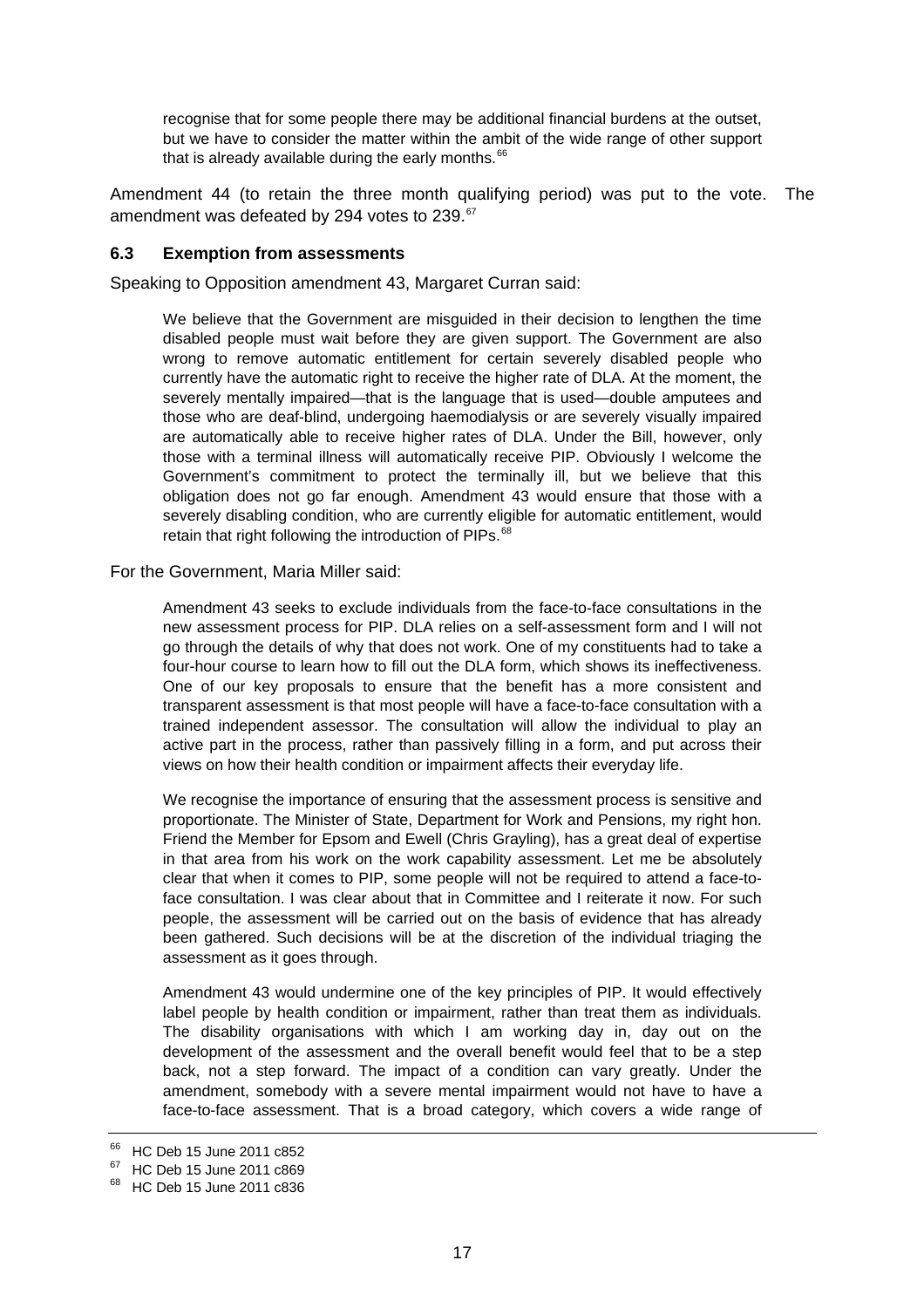<span id="page-17-0"></span>conditions that affect people in many ways. Although we accept that not everybody who has a severe mental impairment will have to undergo a face-to-face consultation, for others it will make a great deal of sense. For that reason, I cannot accept the amendment.<sup>[69](#page-17-1)</sup>

### **6.4 Other developments**

## *Work and Pensions Committee inquiry*

On 12 July the Work and Pensions Committee launched an inquiry into the proposal to replace DLA with the Personal Independence Payment. The [press notice](http://www.parliament.uk/business/committees/committees-a-z/commons-select/work-and-pensions-committee/inquiries/dla/) announcing the inquiry stated that it would focus on the following issues:

- The need for DLA reform, including: how well understood DLA is; why the DLA caseload and expenditure has increased; the effectiveness of the decision-making and review process for DLA.
- The implications of a reduction in expenditure, including: the implications of focusing on those with the greatest needs; the likely impact of having only two rates of PIP in the 'daily living' component; the number of current DLA recipients who would not be eligible for PIP.
- The extent to which overlaps in funding exist, particularly with local authority and NHS funding, and including for people in residential care or hospital.
- Whether automatic entitlement should apply to people with some conditions or impairments and whether some people should receive awards for indefinite periods.
- The implications of a six month qualifying period.
- The extent to which PIP will act as a gateway to other benefits, including Carers Allowance and the Motability Scheme.
- The design of the PIP assessment, including: the assessment criteria and design: whether the assessment can objectively assess those with mental, intellectual and cognitive conditions and with fluctuating conditions; and the extent to which aids and appliances should be taken into account in the assessment.
- The delivery of the PIP assessment, including: who should carry it out; the approach to tendering for the assessment contract; who should make the award decisions; whether there are lessons to be learned from the Harrington Review of the Work Capability Assessment; and interaction with other eligibility assessments.
- How DLA/PIP should apply to children and people over the state pension age
- The steps DWP needs to take to ensure that its reform proposals are clearly and effectively communicated to claimants and the general public.
- Transitional arrangements

The deadline for written evidence is Friday 2 September 2011.

## *Disability Alliance legal challenge*

On 3 July Disability Alliance announced that it was considering launching a legal challenge to the Government's plans to replace DLA with the Personal Independence Payment. Their

<span id="page-17-1"></span><sup>69</sup> HC Deb 15 June 2011 cc851-852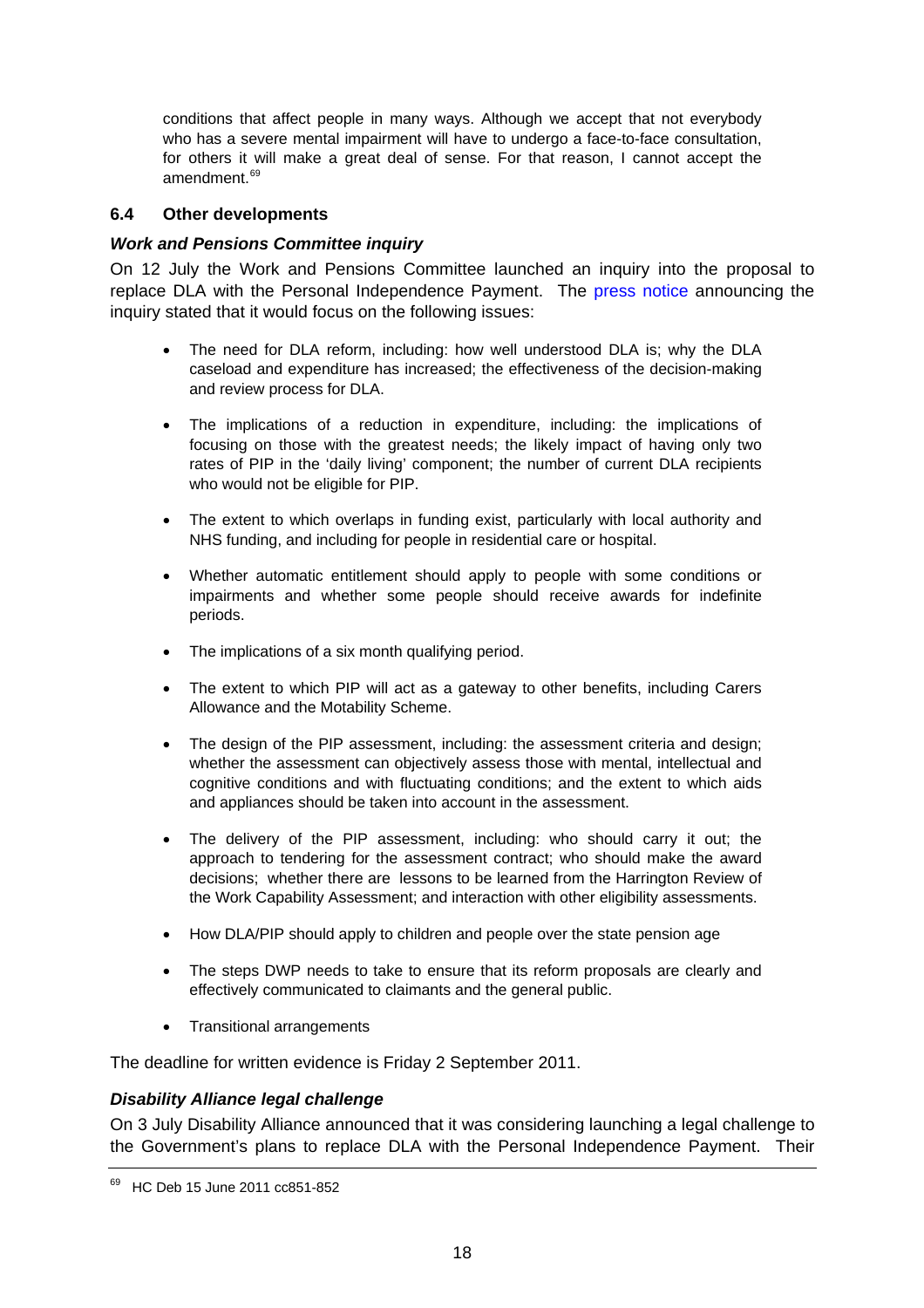<span id="page-18-0"></span>legal advisers, Unity Law, had examined the Government's plans and believed that there was a "very credible case". Disability Alliance has sent a "letter of claim" to DWP highlighting its concerns about the Government plans and outlining the legal basis for a challenge. The Disability Alliance website gives details:

Disability Alliance is especially concerned over plans to abolish Disability Living Allowance (DLA) for working age people (defined as 16-64 years of age by DWP) and introduce a new benefit (Personal Independence Payment – PIP) which will have a £2.17 billion lower budget by 2015. PIP will not provide an equivalent level of support for the 652,000 disabled people currently receiving low rate care DLA payments.

We have raised our concerns with DWP over the last year, since plans were announced in June 2010. We have ensured our member organisations' views and those of the disabled people we have surveyed have been communicated to DWP. We have aired concerns in meetings, briefings, a consultation and evidence to two parliamentary committees. Over 5,500 organisations and people responded to the Government consultation on DLA reform. But concerns have sadly gone unanswered and the Government have made no changes to plans to reflect the level of anxiety disabled people and organisations like Disability Alliance have communicated.

We are very concerned that the timetable for the passage of the Welfare Reform Bill may prevent adequate analysis of the potential impact of plans to be undertaken. We do not want to take formal legal action but feel we have no option if our concerns remain unaddressed.

We have sent a 'letter of claim' to DWP. Unity Law drafted the letter which formally highlights our concerns about the Government plans and outlines the legal basis for our challenge. Disabled people are protected by UK (Equality Act) and European law. DWP have clarified that all DLA recipients are 'disabled people' in Welfare Reform Bill documents. DWP has a duty to promote disabled people's equality of opportunity which we believe is being ignored in plans to considerably reduce support. We also believe the Government is failing to take into account the need to impact assess the potential costs of ending support for some disabled people and their families; we have evidenced potential costs to the NHS and local authority services for example.<sup>[70](#page-18-1)</sup>

Further information, including the [letter of claim sent to the DWP,](http://www.disabilityalliance.org/dlachallenge.pdf) can be found at the Disability Alliance website.

## **7 Third Reading**

The Third Reading debate was short but heated.

For the Government, the Secretary of State for Work and Pensions, Iain Duncan Smith, said that the Bill "allows us to start dealing once and for all with the welfare dependency we inherited."[71](#page-18-2)

Mr Duncan Smith said that the Opposition was "completely divided" on the benefit cap:

Even late last night, the Opposition tabled an amendment that they knew they would not be allowed to vote on—a starred amendment—just so that they could posture and appease their Back Benchers, who are on the wrong side of the debate entirely.<sup>[72](#page-18-3)</sup>

<span id="page-18-3"></span><span id="page-18-1"></span><sup>70</sup> HPotential DLA legal challengeH, 18 July 2011

<span id="page-18-2"></span><sup>71</sup> HC Deb 15 June 2011 c878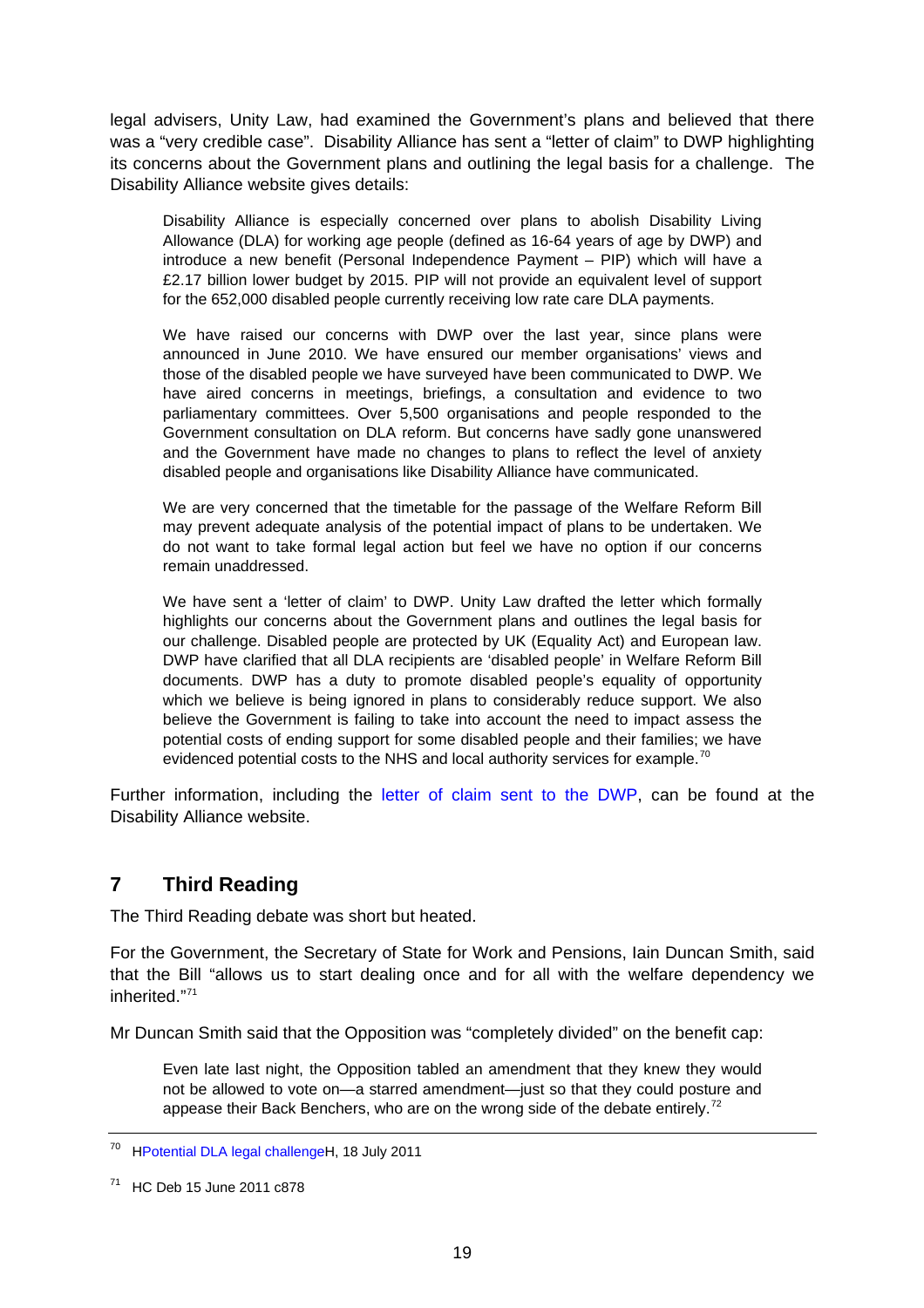The Secretary of State was pressed by Simon Hughes on whether special consideration should be given to the potential impact of the benefit cap in London:

**Simon Hughes:** Before the Secretary of State leaves the benefit cap, let me say that I understand the reason for a national benefit cap. Does he accept, however, that colleagues across the House are concerned that in London, because of the cost of housing, there is a special issue that deserves further debate? I wonder whether he would be willing to meet colleagues from all parties, local government, the Mayor, housing providers and the Housing Minister so that we can get the problem sorted for all those with an interest in London.

**Mr Duncan Smith:** I have always said that the door is open to everybody to discuss the effects and how some of them can be ameliorated—or not, depending on what the issues are. The answer is therefore yes—as a London MP, I should join that delegation too—although I still believe that we have the right policy, because it is about balancing fairness for those hard-working people who pay their taxes who often feel that those beyond work are not working themselves.<sup>[73](#page-19-0)</sup>

Responding to complaints from the Opposition that there had been insufficient opportunity to scrutinise the Bill, Mr Duncan Smith said:

The Opposition tabled more than 200 amendments in Committee, but voted on them only 16 times. They have complained that we did not allow enough time for consideration of issues on Report and then, on the day before yesterday, they proceeded to talk for more than an hour on amendments that they did not even push to a vote. If they had not done that, they would easily have had a chance to debate some of these other areas.[74](#page-19-1)

For the Opposition, the Shadow Secretary of State for Work and Pensions, Liam Byrne, said:

I am glad that the Bill has finally come back to the House and I wish I could say that I thought the Bill's passage through this place had improved it. I cannot with justice say that. We said from the outset that we wanted to approach this question in a spirit of national consensus.[75](#page-19-2)

He continued:

On Monday night, I set out how I thought that further reforms should be made to toughen the responsibility to get back into work and to enshrine a culture of work in every community in this country. Throughout the passage of the Bill, we have sought to table amendments that would have improved it and allowed it to leave this place for the better. The Government have refused to listen and have refused to accept advice and amendments. The Bill presented to this House might have started with an instinct for compassionate Conservatism in action, but we have in front of us tonight a law that cuts benefits for people with cancer when the Minister says that they will not be ready to work by the time that cut hits them.

I said that we would not oppose the Bill on Second Reading to give the Government some space to improve it. We back welfare reform that gets people back to work and that simplifies the benefit system. We support the principle of universal credit and we

  $72$  HC Deb 15 June 2011 c880

<span id="page-19-0"></span><sup>73</sup> HC Deb 15 June 2011 c881

<span id="page-19-1"></span><sup>74</sup> HC Deb 15 June 2011 c883

<span id="page-19-2"></span><sup>75</sup> HC Deb 15 June 2011 c884